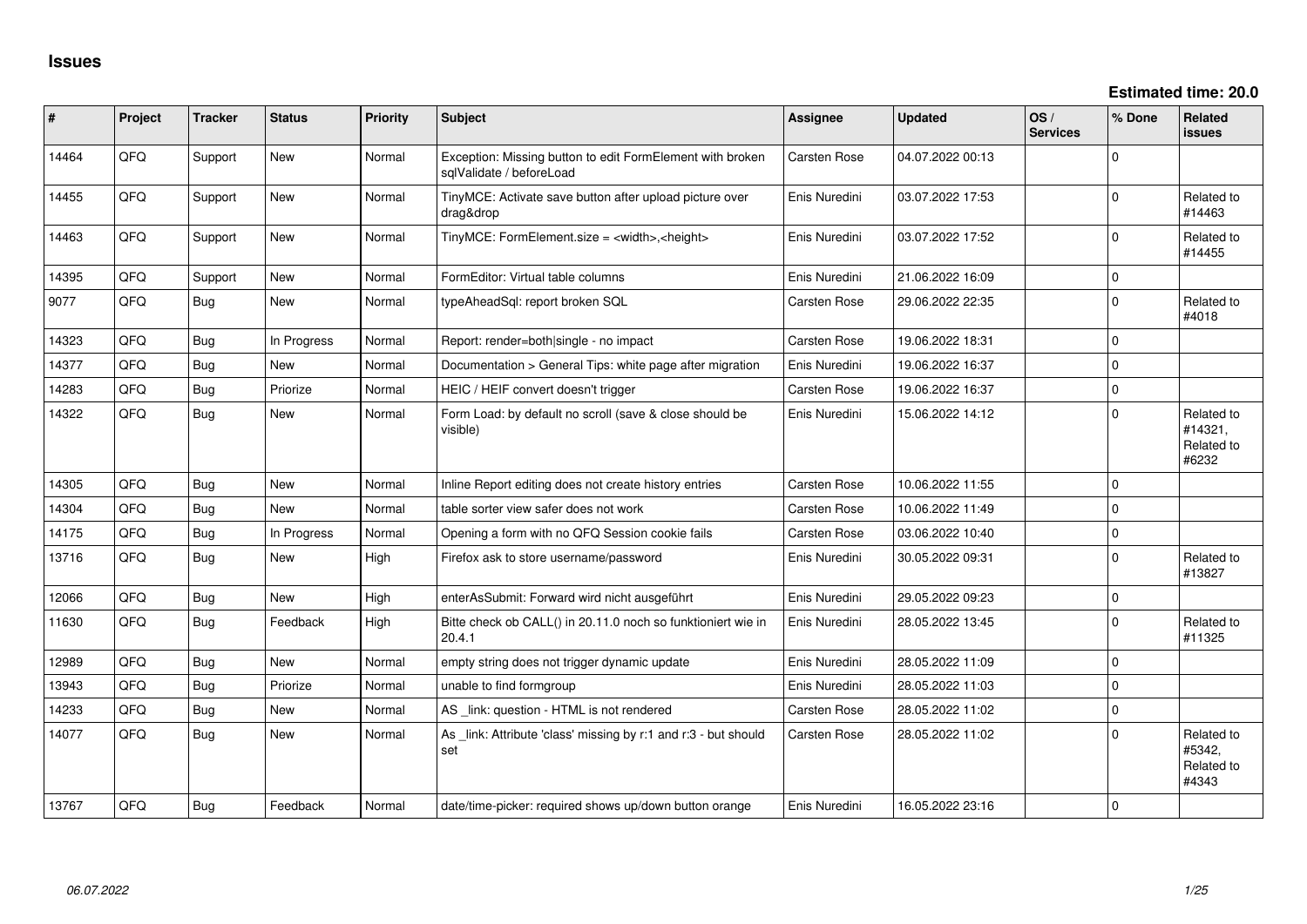| #     | Project | <b>Tracker</b> | <b>Status</b> | <b>Priority</b> | <b>Subject</b>                                                                                                                                      | <b>Assignee</b>     | <b>Updated</b>   | OS/<br><b>Services</b> | % Done      | Related<br><b>issues</b>                                                                                                       |
|-------|---------|----------------|---------------|-----------------|-----------------------------------------------------------------------------------------------------------------------------------------------------|---------------------|------------------|------------------------|-------------|--------------------------------------------------------------------------------------------------------------------------------|
| 11517 | QFQ     | Bug            | In Progress   | Normal          | extraButtonInfo Broken for multiple FormElements                                                                                                    | <b>Carsten Rose</b> | 12.05.2022 13:12 |                        | $\Omega$    | Related to<br>#7890,<br>Related to<br>#3811, Has<br>duplicate<br>#10905, Has<br>duplicate<br>#10553, Has<br>duplicate<br>#6779 |
| 14091 | QFQ     | <b>Bug</b>     | <b>New</b>    | Normal          | inconsistent template path for twig                                                                                                                 | <b>Carsten Rose</b> | 19.04.2022 18:36 |                        | $\Omega$    |                                                                                                                                |
| 13451 | QFQ     | <b>Bug</b>     | New           | Normal          | Character Counter / Max Character: Problem in Safari                                                                                                | Carsten Rose        | 15.04.2022 17:18 |                        | $\mathbf 0$ |                                                                                                                                |
| 13899 | QFQ     | Bug            | ToDo          | Normal          | Selenium: zum laufen bringen                                                                                                                        | Enis Nuredini       | 25.03.2022 10:24 |                        | $\Omega$    |                                                                                                                                |
| 8891  | QFQ     | <b>Bug</b>     | New           | High            | formSubmitLog: do not log passwords                                                                                                                 | Enis Nuredini       | 25.03.2022 09:06 |                        | $\mathbf 0$ |                                                                                                                                |
| 6140  | QFQ     | <b>Bug</b>     | Priorize      | Normal          | QFQ DnD Sort: Locked fields                                                                                                                         | Benjamin Baer       | 21.03.2022 09:56 |                        | $\mathbf 0$ |                                                                                                                                |
| 12714 | QFQ     | Bug            | New           | Normal          | Conversion of GIF to PDF broken when GIF contains Alpha.                                                                                            | <b>Carsten Rose</b> | 19.03.2022 17:49 |                        | $\mathbf 0$ |                                                                                                                                |
| 12546 | QFQ     | <b>Bug</b>     | Feedback      | Normal          | Branch 'Development' - Unit Tests mit dirty workaround<br>angepasst                                                                                 | Carsten Rose        | 19.03.2022 17:48 |                        | $\mathbf 0$ |                                                                                                                                |
| 12512 | QFQ     | Bug            | <b>New</b>    | Normal          | Some MySQL Installation can't use 'stored procedures'                                                                                               | <b>Carsten Rose</b> | 19.03.2022 17:48 |                        | $\mathbf 0$ |                                                                                                                                |
| 12508 | QFQ     | <b>Bug</b>     | In Progress   | High            | qfq Form: sendMail                                                                                                                                  | Karin Niffeler      | 19.03.2022 17:48 |                        | $\mathbf 0$ |                                                                                                                                |
| 12520 | QFQ     | Bug            | New           | Normal          | Switch FE User: still active even FE User session expired                                                                                           | Carsten Rose        | 19.03.2022 17:48 |                        | $\mathbf 0$ |                                                                                                                                |
| 12581 | QFQ     | Bug            | New           | Normal          | Form.forward=close: Record 'new' in new browser tab > save<br>(& close) >> Form is not reloaded with new created record id<br>and stays in mode=new | <b>Carsten Rose</b> | 19.03.2022 17:48 |                        | $\Omega$    |                                                                                                                                |
| 12716 | QFQ     | <b>Bug</b>     | <b>New</b>    | Normal          | template group: Pattern only applied to first instance                                                                                              | Carsten Rose        | 19.03.2022 17:47 |                        | $\Omega$    |                                                                                                                                |
| 13331 | QFQ     | <b>Bug</b>     | New           | Normal          | Multi Form: Clear Icon misplaced                                                                                                                    | <b>Carsten Rose</b> | 19.03.2022 17:47 |                        | $\mathbf 0$ |                                                                                                                                |
| 13332 | QFQ     | Bug            | New           | Normal          | Multi Form: Required Felder werden visuell nicht markiert.                                                                                          | <b>Carsten Rose</b> | 19.03.2022 17:47 |                        | $\mathbf 0$ |                                                                                                                                |
| 13460 | QFQ     | Bug            | New           | Normal          | Doc: Password set/reset  password should not processed<br>with 'html encode'                                                                        | Carsten Rose        | 19.03.2022 17:46 |                        | $\mathbf 0$ |                                                                                                                                |
| 13528 | QFQ     | <b>Bug</b>     | New           | Normal          | gfg.io > releases: es wird kein neues Release angelegt                                                                                              | Benjamin Baer       | 19.03.2022 17:46 |                        | $\mathbf 0$ |                                                                                                                                |
| 13592 | QFQ     | Bug            | New           | Normal          | QFQ Build Queue: das vergeben von Tags klappt nicht. Es<br>werden keine Releases gebaut.                                                            | Carsten Rose        | 19.03.2022 17:45 |                        | $\mathbf 0$ |                                                                                                                                |
| 13647 | QFQ     | <b>Bug</b>     | New           | Normal          | Autofocus funktioniert nicht auf Chrome                                                                                                             | Benjamin Baer       | 19.03.2022 17:44 |                        | $\mathbf 0$ |                                                                                                                                |
| 12395 | QFQ     | <b>Bug</b>     | ToDo          | High            | QFQ Function: Result two times shown                                                                                                                | Carsten Rose        | 18.02.2022 08:59 |                        | $\mathbf 0$ |                                                                                                                                |
| 13706 | QFQ     | <b>Bug</b>     | New           | Normal          | Wrong CheckType in FieldElement LastStatus of Form Cron                                                                                             | Carsten Rose        | 21.01.2022 18:20 |                        | 0           |                                                                                                                                |
| 13659 | QFQ     | Bug            | New           | Normal          | wrong sanitize class applied to R-store                                                                                                             | Carsten Rose        | 15.01.2022 14:23 |                        | $\mathbf 0$ |                                                                                                                                |
| 6566  | QFQ     | <b>Bug</b>     | Priorize      | Normal          | Link Function 'delete': provided parameter missing on page<br>reload                                                                                | Benjamin Baer       | 03.01.2022 08:08 |                        | 0           |                                                                                                                                |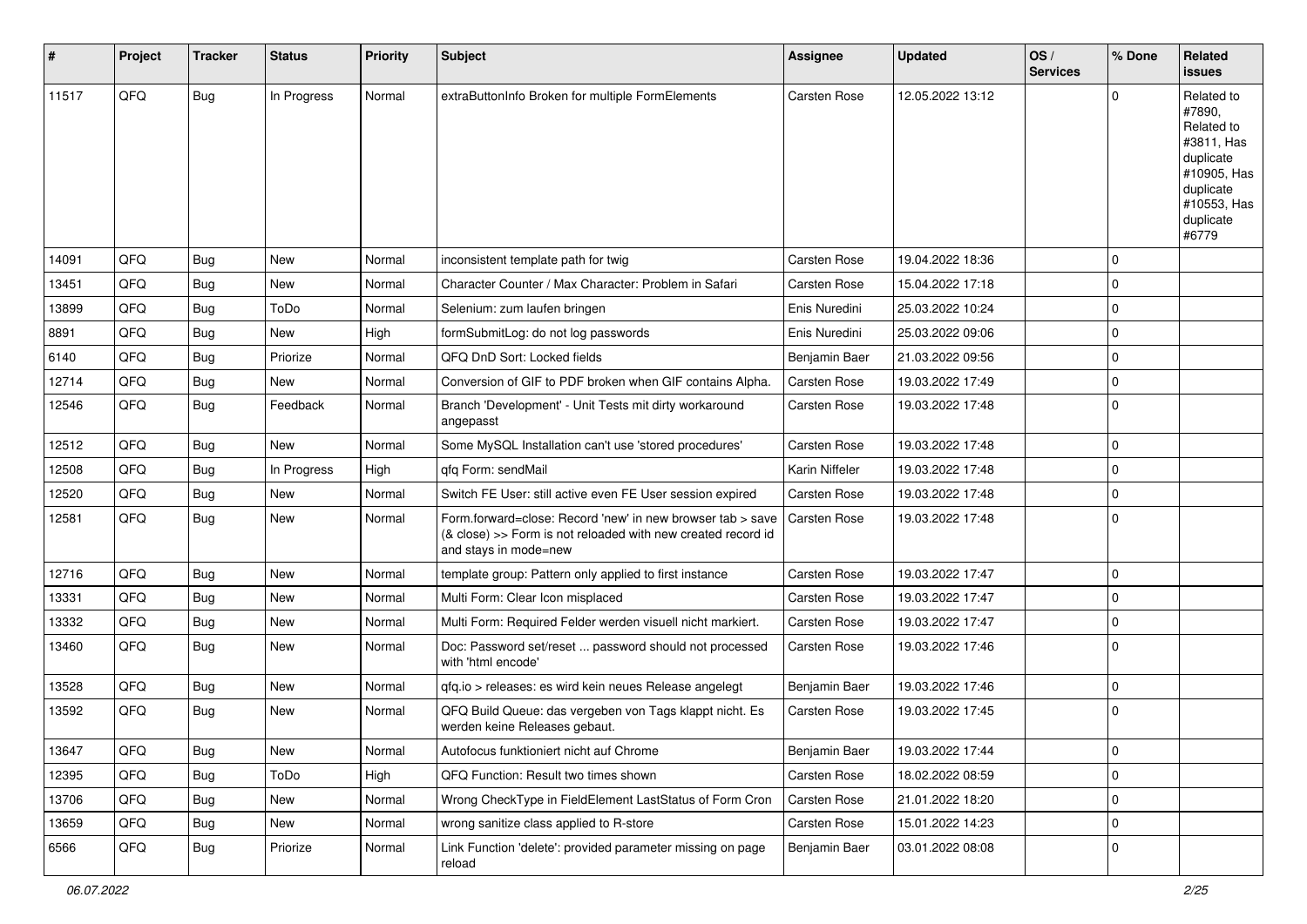| #     | Project | <b>Tracker</b> | <b>Status</b>     | <b>Priority</b> | <b>Subject</b>                                                                                           | Assignee            | <b>Updated</b>   | OS/<br><b>Services</b> | % Done      | Related<br><b>issues</b>                                                |
|-------|---------|----------------|-------------------|-----------------|----------------------------------------------------------------------------------------------------------|---------------------|------------------|------------------------|-------------|-------------------------------------------------------------------------|
| 4457  | QFQ     | <b>Bug</b>     | Priorize          | Normal          | typeahead: pressing return to select an item, saves the form<br>and closes the form.                     | Benjamin Baer       | 03.01.2022 08:01 |                        | $\mathbf 0$ | Related to<br>#4398                                                     |
| 12327 | QFQ     | <b>Bug</b>     | New               | Normal          | Copy to clipboard: Glyphicon can not be changed                                                          | <b>Carsten Rose</b> | 27.12.2021 17:59 |                        | $\mathbf 0$ |                                                                         |
| 12463 | QFQ     | <b>Bug</b>     | ToDo              | High            | QFQ Function: 'function' and 'sql' on same level - output of<br>sal is shown two times.                  | Carsten Rose        | 15.12.2021 16:31 |                        | $\mathbf 0$ |                                                                         |
| 12702 | QFQ     | <b>Bug</b>     | New               | High            | templateGroup: broken in multiDb Setup                                                                   | Carsten Rose        | 14.12.2021 16:02 |                        | $\mathbf 0$ |                                                                         |
| 12545 | QFQ     | <b>Bug</b>     | New               | Urgent          | sql.log not created / updated                                                                            | Carsten Rose        | 14.12.2021 16:02 |                        | $\mathbf 0$ |                                                                         |
| 12974 | QFQ     | Bug            | New               | High            | Sanitize Queries in Action-Elements                                                                      | Carsten Rose        | 07.12.2021 17:19 |                        | $\mathbf 0$ |                                                                         |
| 12670 | QFQ     | <b>Bug</b>     | New               | High            | Dropdown-Menu classes können nicht mehr angegeben<br>werden                                              | Carsten Rose        | 07.12.2021 17:19 |                        | $\mathbf 0$ |                                                                         |
| 12513 | QFQ     | <b>Bug</b>     | New               | High            | Implement server side check of maxlength                                                                 | Carsten Rose        | 07.12.2021 17:19 |                        | $\mathbf 0$ |                                                                         |
| 6116  | QFQ     | <b>Bug</b>     | Priorize          | High            | value of checkbox not saved                                                                              | Carsten Rose        | 07.12.2021 17:19 |                        | $\mathbf 0$ |                                                                         |
| 9834  | QFQ     | Bug            | Priorize          | Normal          | Input elements with tag 'disabled' are missing on<br>form-submit: server option 'processReadOnly' broken | Carsten Rose        | 07.12.2021 16:43 |                        | $\mathbf 0$ | Related to<br>#9691,<br>Related to<br>#5305, Has<br>duplicate<br>#12331 |
| 9013  | QFQ     | <b>Bug</b>     | New               | Normal          | Error in Twig template not handled                                                                       | <b>Carsten Rose</b> | 20.10.2021 13:43 |                        | $\mathbf 0$ |                                                                         |
| 7456  | QFQ     | <b>Bug</b>     | Some day<br>maybe | Low             | Todos in Code: solve or make ticket                                                                      | Carsten Rose        | 16.09.2021 15:10 |                        | $\mathbf 0$ |                                                                         |
| 12325 | QFQ     | Bug            | Priorize          | Normal          | MultiDB form.dblndex not working for report syntax                                                       | Carsten Rose        | 07.09.2021 13:37 |                        | $\mathbf 0$ | Related to<br>#12145,<br>Related to<br>#12314                           |
| 10661 | QFQ     | <b>Bug</b>     | In Progress       | Normal          | Typo3 Warnungen                                                                                          | Carsten Rose        | 07.09.2021 13:23 |                        | $\Omega$    | Related to<br>#12440                                                    |
| 9669  | QFQ     | Bug            | Some day<br>maybe | Normal          | Checkbox / Template Group: radio/checkbox visible broken<br>after 'add'                                  | Carsten Rose        | 16.06.2021 13:47 |                        | $\mathbf 0$ | Related to<br>#8091                                                     |
| 5305  | QFQ     | <b>Bug</b>     | New               | Normal          | Upload FormElement: nicht disabled by readonly Form                                                      | Carsten Rose        | 16.06.2021 13:43 |                        | $\mathbf 0$ | Related to<br>#9347,<br>Related to<br>#9834                             |
| 9121  | QFQ     | <b>Bug</b>     | Priorize          | High            | sip links have r and __dbIndexData set                                                                   | Carsten Rose        | 12.06.2021 10:41 |                        | $\pmb{0}$   |                                                                         |
| 9347  | QFQ     | <b>Bug</b>     | New               | High            | FE.type=upload with dynamic show/hidden: required not<br>detected                                        | Carsten Rose        | 12.06.2021 10:40 |                        | $\mathbf 0$ | Related to<br>#5305,<br>Related to<br>#12398                            |
| 7890  | QFQ     | <b>Bug</b>     | New               | Normal          | FormElement 'required': extraButtonInfo not aligned                                                      | Carsten Rose        | 11.06.2021 21:17 |                        | $\pmb{0}$   | Related to<br>#11517                                                    |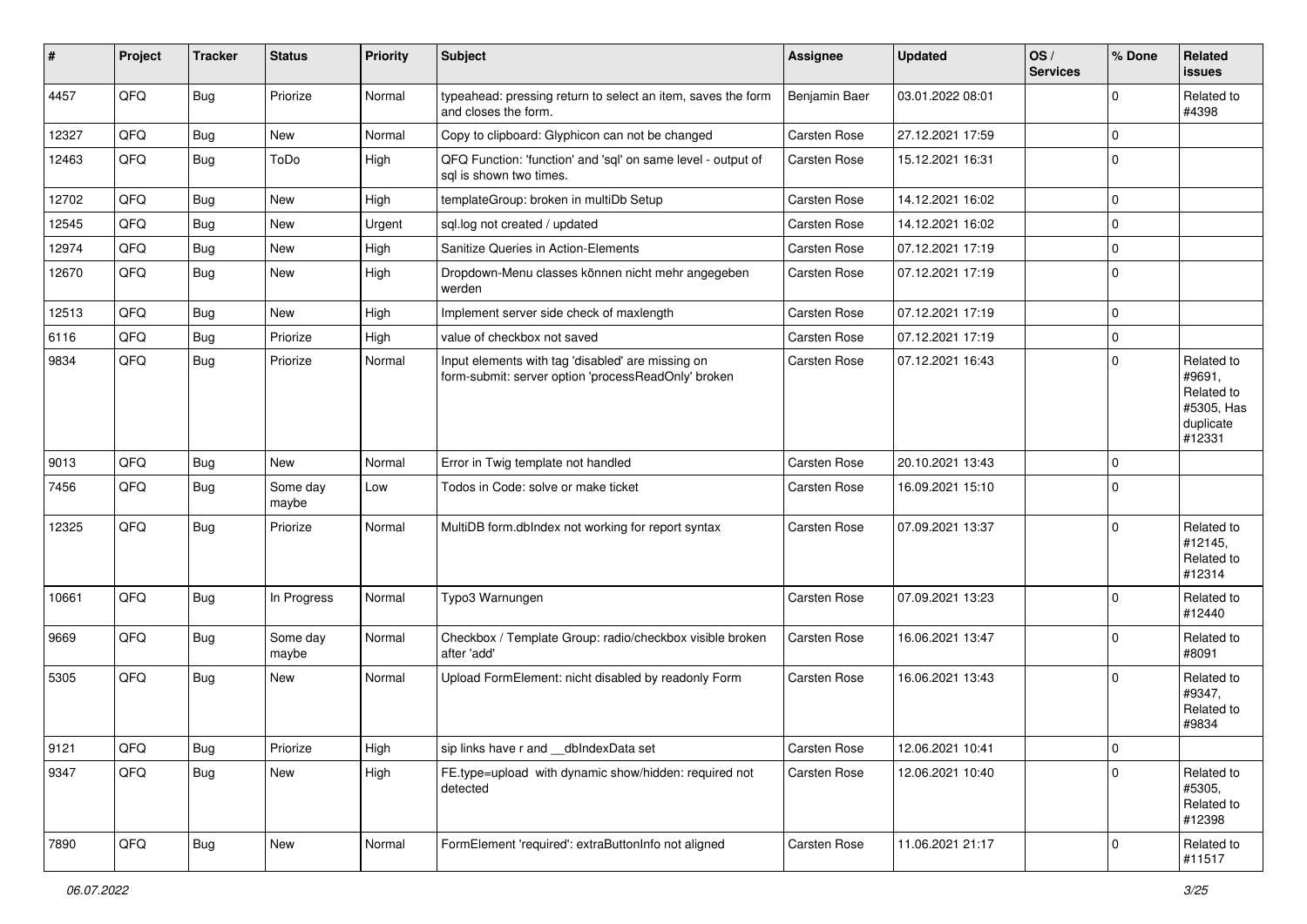| #     | Project | <b>Tracker</b> | <b>Status</b>     | <b>Priority</b> | <b>Subject</b>                                                                                         | <b>Assignee</b>     | <b>Updated</b>   | OS/<br><b>Services</b> | % Done   | Related<br><b>issues</b>  |
|-------|---------|----------------|-------------------|-----------------|--------------------------------------------------------------------------------------------------------|---------------------|------------------|------------------------|----------|---------------------------|
| 9531  | QFQ     | Bug            | <b>New</b>        | High            | FE File: Dynamic Update / modeSql / required detected even<br>it not set                               | Carsten Rose        | 11.06.2021 20:32 |                        | $\Omega$ | Related to<br>#12398      |
| 9534  | QFQ     | Bug            | Priorize          | Urgent          | FE.type=upload: 'Unknown Mode: ID"                                                                     | Carsten Rose        | 03.05.2021 21:14 |                        | $\Omega$ | Related to<br>#9532       |
| 9173  | QFQ     | Bug            | Priorize          | Urgent          | Stale Record Lock: Firefox                                                                             | Carsten Rose        | 03.05.2021 21:14 |                        | $\Omega$ | Related to<br>#9789       |
| 8668  | QFQ     | Bug            | New               | High            | Pill disabled: dyamic mode 'hidden' not respected - FE is still<br>required                            | <b>Carsten Rose</b> | 03.05.2021 21:14 |                        | $\Omega$ |                           |
| 8431  | QFQ     | Bug            | <b>New</b>        | High            | autocron.php with wrong path                                                                           | Carsten Rose        | 03.05.2021 21:14 |                        | $\Omega$ |                           |
| 8083  | QFQ     | <b>Bug</b>     | New               | High            | FormEditor: primary table list does not respect<br>'indexDb={{indexData:Y}}'                           | Carsten Rose        | 03.05.2021 21:14 |                        | $\Omega$ | Has<br>duplicate<br>#6678 |
| 7899  | QFQ     | <b>Bug</b>     | New               | High            | Fe.type=password / retype / required: always complain about<br>missing value                           | Carsten Rose        | 03.05.2021 21:14 |                        | $\Omega$ |                           |
| 7650  | QFQ     | Bug            | <b>New</b>        | High            | Optional do not show 'required' sign on FormElement                                                    | Carsten Rose        | 03.05.2021 21:14 |                        | $\Omega$ |                           |
| 5459  | QFQ     | Bug            | New               | High            | Multi DB: spread system tables between 'QFQ' and 'Data'-DB                                             | Carsten Rose        | 03.05.2021 21:14 |                        | $\Omega$ | Related to<br>#4720       |
| 5221  | QFQ     | Bug            | <b>New</b>        | High            | Download Dialog: Bleibt stehen in FF wenn Datei<br>automatisch gespeichert wird.                       | Carsten Rose        | 03.05.2021 21:14 |                        | $\Omega$ |                           |
| 4279  | QFQ     | Bug            | Some day<br>maybe | High            | config.linkVars lost                                                                                   | Carsten Rose        | 03.05.2021 21:14 |                        | $\Omega$ |                           |
| 3570  | QFQ     | Bug            | Some day<br>maybe | High            | Formular mit prmitnew permitEdit=Always wird nicht<br>aufgerufen (ist leer)                            | Carsten Rose        | 03.05.2021 21:14 |                        | $\Omega$ |                           |
| 3109  | QFQ     | Bug            | Some day<br>maybe | High            | RealUrl: Links werden nicht korrekt gerendert                                                          | Carsten Rose        | 03.05.2021 21:14 |                        | $\Omega$ |                           |
| 3061  | QFQ     | <b>Bug</b>     | Some day<br>maybe | High            | winstitute: mysql connection durcheinander - nmhp17<br>(ag7)/QFQ arbeitet mit DB/Tabellen von biostat. | Carsten Rose        | 03.05.2021 21:14 |                        | $\Omega$ |                           |
| 12468 | QFQ     | <b>Bug</b>     | New               | Urgent          | Form: update Form.title after save                                                                     | Carsten Rose        | 03.05.2021 21:12 |                        | $\Omega$ |                           |
| 11237 | QFQ     | <b>Bug</b>     | New               | High            | Radiobutton / parameter.buttonClass= btn-default - kein dirty<br>Trigger                               | Benjamin Baer       | 03.05.2021 21:12 |                        | $\Omega$ | Related to<br>#10766      |
| 11057 | QFQ     | Bug            | New               | High            | Checkboxes ohne span.checkmark im Report werden<br>ausgeblendet                                        | Benjamin Baer       | 03.05.2021 21:12 |                        | $\Omega$ | Related to<br>#11039      |
| 10766 | QFQ     | <b>Bug</b>     | New               | High            | Radiobutton / parameter.buttonClass=btn-default: dynamic<br>update                                     |                     | 03.05.2021 21:12 |                        | O        | Related to<br>#11237      |
| 10640 | QFQ     | Bug            | New               | High            | TypeAhead Tag: FE editierbar trotz readOnly                                                            | Carsten Rose        | 03.05.2021 21:12 |                        | 0        | Related to<br>#7795       |
| 10508 | QFQ     | <b>Bug</b>     | New               | High            | Multi Form broken on Multi DB Instance                                                                 | Carsten Rose        | 03.05.2021 21:12 |                        | 0        |                           |
| 10506 | QFQ     | <b>Bug</b>     | New               | High            | Template Group broken on MultiDB instance                                                              | Carsten Rose        | 03.05.2021 21:12 |                        | 0        | Related to<br>#10505      |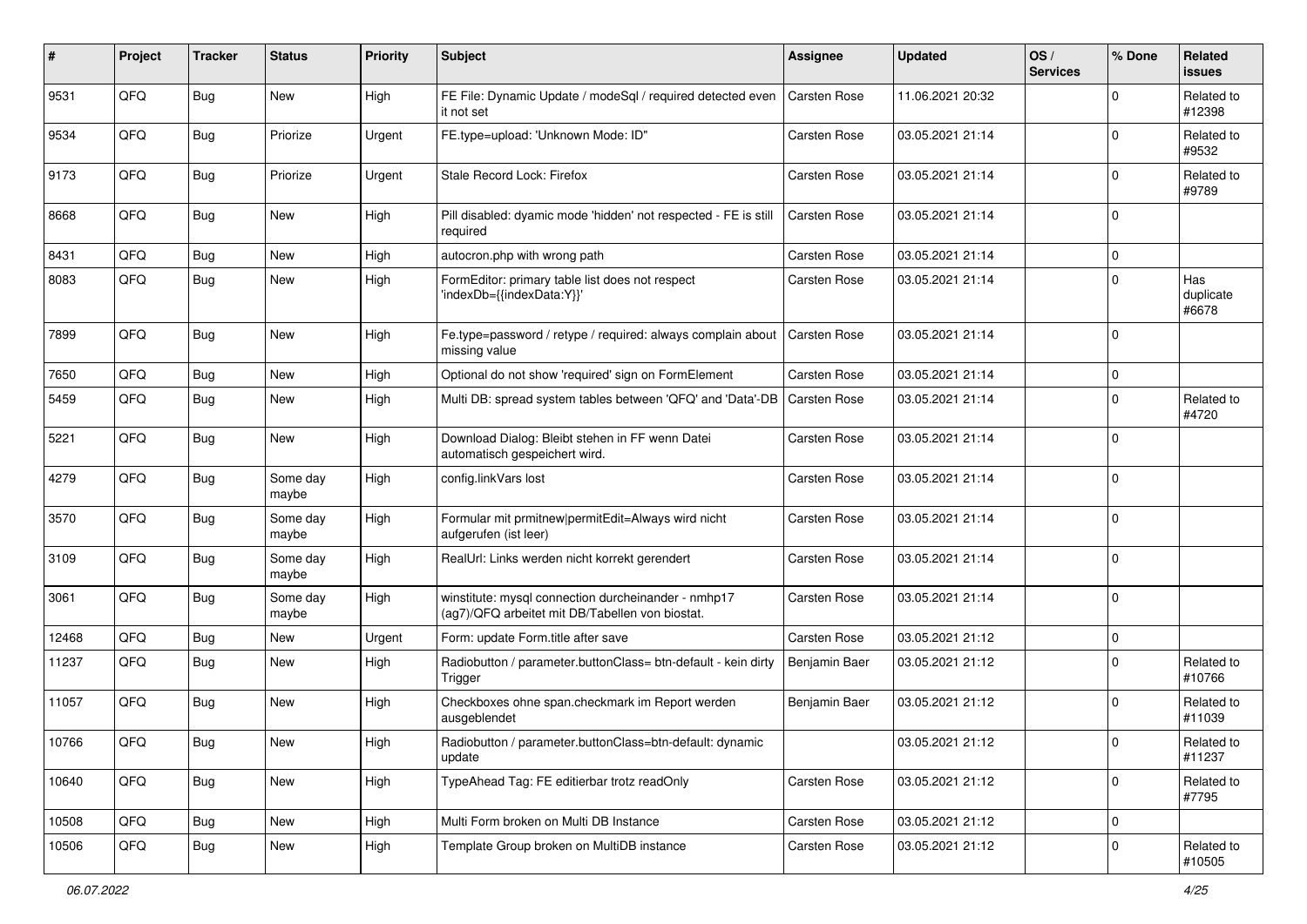| #     | Project | <b>Tracker</b> | <b>Status</b>     | <b>Priority</b> | <b>Subject</b>                                                                      | Assignee            | <b>Updated</b>   | OS/<br><b>Services</b> | % Done      | Related<br><b>issues</b>                                             |
|-------|---------|----------------|-------------------|-----------------|-------------------------------------------------------------------------------------|---------------------|------------------|------------------------|-------------|----------------------------------------------------------------------|
| 10081 | QFQ     | <b>Bug</b>     | New               | High            | Stale record lock after 'forbidden' character                                       | Carsten Rose        | 03.05.2021 21:12 |                        | $\Omega$    | Related to<br>#10082,<br>Related to<br>#9789                         |
| 11668 | QFQ     | <b>Bug</b>     | <b>New</b>        | Normal          | Play function.sql - problem with mysql                                              | Carsten Rose        | 03.05.2021 20:48 |                        | $\mathbf 0$ |                                                                      |
| 11667 | QFQ     | <b>Bug</b>     | New               | Normal          | MySQL mariadb-server-10.3: Incorrect datetime value                                 | Carsten Rose        | 03.05.2021 20:48 |                        | $\mathbf 0$ |                                                                      |
| 11347 | QFQ     | Bug            | Feedback          | Normal          | If Bedingungen funktionieren nicht korrekt                                          | Christoph Fuchs     | 21.03.2021 20:37 |                        | $\mathbf 0$ |                                                                      |
| 12187 | QFQ     | <b>Bug</b>     | New               | Normal          | Trigger FormAsFile() via Report: probably problem with multi<br>DB setup            | Carsten Rose        | 20.03.2021 21:20 |                        | $\mathbf 0$ |                                                                      |
| 12133 | QFQ     | Bug            | New               | Normal          | NPM, phpSpreadSheet aktualisieren                                                   | Carsten Rose        | 15.03.2021 09:04 |                        | $\mathbf 0$ |                                                                      |
| 12045 | QFQ     | Bug            | New               | Normal          | templateGroup afterSave FE: Aufruf ohne<br>sqlHonorFormElements funktioniert nicht  | Carsten Rose        | 18.02.2021 16:33 |                        | $\mathbf 0$ |                                                                      |
| 12040 | QFQ     | Bug            | New               | Normal          | FE Mode 'hidden' für zwei FEs auf einer Zeile                                       | Carsten Rose        | 18.02.2021 10:13 |                        | $\mathbf 0$ |                                                                      |
| 9958  | QFQ     | <b>Bug</b>     | Priorize          | Normal          | Broken subrecord query: no error message                                            | Carsten Rose        | 05.02.2021 15:15 |                        | $\mathbf 0$ |                                                                      |
| 9281  | QFQ     | <b>Bug</b>     | Some day<br>maybe | Normal          | Allow STRICT_TRANS_TABLES                                                           | Carsten Rose        | 02.01.2021 18:43 |                        | $\mathbf 0$ |                                                                      |
| 9126  | QFQ     | Bug            | Some day<br>maybe | Normal          | hidden Form elements are present in page source                                     |                     | 02.01.2021 18:41 |                        | $\mathbf 0$ |                                                                      |
| 11752 | QFQ     | <b>Bug</b>     | New               | Normal          | checkbox renders multiple input elements with same name                             | <b>Carsten Rose</b> | 17.12.2020 14:58 |                        | $\mathbf 0$ | Related to<br>#11750                                                 |
| 11715 | QFQ     | Bug            | New               | Normal          | acceptZeroAsRequired and requiredOffButMark do not<br>coincide                      |                     | 08.12.2020 12:13 |                        | $\mathbf 0$ |                                                                      |
| 11695 | QFQ     | <b>Bug</b>     | New               | Normal          | MultiForm required FE Error                                                         | Carsten Rose        | 04.12.2020 13:34 |                        | $\mathbf 0$ |                                                                      |
| 11522 | QFQ     | Bug            | New               | Normal          | Aus/Einblenden von Reitern                                                          |                     | 13.11.2020 14:58 |                        | $\mathbf 0$ |                                                                      |
| 10937 | QFQ     | <b>Bug</b>     | New               | Normal          | Fehler mit abhängigen Select- Feldern beim Positionieren                            | Carsten Rose        | 12.11.2020 23:45 |                        | $\pmb{0}$   |                                                                      |
| 10759 | QFQ     | Bug            | New               | Normal          | emptyMeansNull - Feld falsch aktualisiert                                           |                     | 12.11.2020 23:45 |                        | $\mathbf 0$ |                                                                      |
| 10704 | QFQ     | <b>Bug</b>     | New               | Normal          | wkhtml problem rendering fullCalendar.js / fabric.js >><br>successor: puppeteer     | Carsten Rose        | 12.11.2020 23:45 |                        | $\mathbf 0$ | Related to<br>#5024,<br>Related to<br>#4650,<br>Related to<br>#10715 |
| 10588 | QFQ     | <b>Bug</b>     | New               | Normal          | typeahed Tag: Doku anpassen                                                         | Carsten Rose        | 12.11.2020 23:45 |                        | $\pmb{0}$   |                                                                      |
| 11239 | QFQ     | Bug            | New               | Normal          | Radiobutton (plain): horizontales Rendern abhängig vom<br>Datentyp in der Datenbank | Carsten Rose        | 30.09.2020 18:37 |                        | $\mathbf 0$ |                                                                      |
| 11195 | QFQ     | <b>Bug</b>     | New               | Low             | Dynamic Update: Note not updated if new text is empty<br>(v20.4)                    |                     | 25.09.2020 11:14 |                        | $\mathbf 0$ |                                                                      |
| 10890 | QFQ     | <b>Bug</b>     | New               | Normal          | AutoCron hangs                                                                      |                     | 20.07.2020 13:56 |                        | $\pmb{0}$   |                                                                      |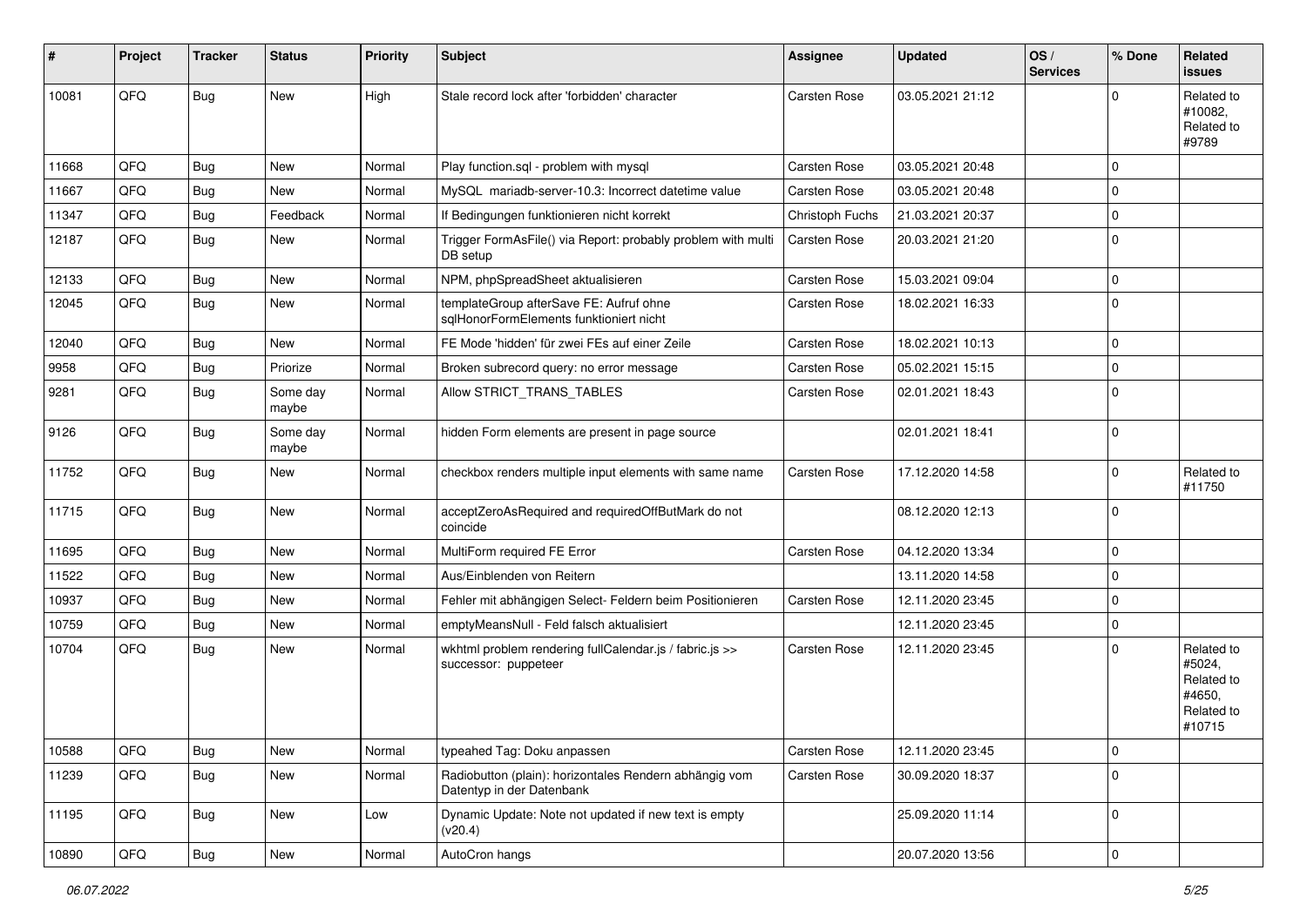| #     | Project | <b>Tracker</b> | <b>Status</b> | <b>Priority</b> | <b>Subject</b>                                                                                                   | <b>Assignee</b>     | <b>Updated</b>   | OS/<br><b>Services</b> | % Done      | Related<br><b>issues</b> |
|-------|---------|----------------|---------------|-----------------|------------------------------------------------------------------------------------------------------------------|---------------------|------------------|------------------------|-------------|--------------------------|
| 10658 | QFQ     | Bug            | <b>New</b>    | Normal          | processReadOnly broken                                                                                           | Carsten Rose        | 27.05.2020 17:55 |                        | $\mathbf 0$ |                          |
| 5559  | QFQ     | Bug            | New           | Normal          | FE.type = Upload: 'accept' might contain variables                                                               | Carsten Rose        | 11.05.2020 21:23 |                        | $\mathbf 0$ |                          |
| 10322 | QFQ     | <b>Bug</b>     | New           | Normal          | FormElement / Radio: missing column 'enum' >> FE not<br>reported                                                 | Carsten Rose        | 07.05.2020 09:37 |                        | $\mathbf 0$ |                          |
| 10082 | QFQ     | <b>Bug</b>     | New           | Normal          | FE.type=SELECT - 'sanatize' Class                                                                                | Carsten Rose        | 07.05.2020 09:36 |                        | $\mathbf 0$ | Related to<br>#10081     |
| 10324 | QFQ     | <b>Bug</b>     | New           | Normal          | Excel Export mit Template funktioniert nur, wenn Template<br>vor uid kommt                                       |                     | 30.03.2020 11:20 |                        | $\mathbf 0$ | Related to<br>#10257     |
| 9783  | QFQ     | Bug            | New           | Normal          | Email with special characters                                                                                    | <b>Carsten Rose</b> | 01.02.2020 23:22 |                        | $\mathbf 0$ |                          |
| 9533  | QFQ     | <b>Bug</b>     | New           | Normal          | FE.type=upload: Check in 'beforeSave' if upload is given                                                         | Carsten Rose        | 01.02.2020 23:22 |                        | $\mathbf 0$ | Related to<br>#11523     |
| 9317  | QFQ     | <b>Bug</b>     | New           | Normal          | FE.type=note: with dynamic show/hidden an empty label<br>causes trouble                                          | Carsten Rose        | 01.02.2020 23:22 |                        | $\mathbf 0$ |                          |
| 9177  | QFQ     | <b>Bug</b>     | <b>New</b>    | Normal          | Bug? QFQ tries to save an action FE, which has real<br>existing column name                                      | Carsten Rose        | 01.02.2020 23:22 |                        | $\mathbf 0$ |                          |
| 9127  | QFQ     | Bug            | New           | Normal          | Error Message: change 'roll over' color - text not readable                                                      | Carsten Rose        | 01.02.2020 23:22 |                        | $\mathbf 0$ |                          |
| 8049  | QFQ     | <b>Bug</b>     | <b>New</b>    | Normal          | FE.type=note, column 'value': text moves some pixel to top<br>after save                                         | Carsten Rose        | 01.02.2020 23:22 |                        | $\mathbf 0$ |                          |
| 7795  | QFQ     | Bug            | New           | Normal          | Readonly Form: Typeahead-Felder                                                                                  | Carsten Rose        | 01.02.2020 23:22 |                        | $\mathbf 0$ | Related to<br>#10640     |
| 7685  | QFQ     | Bug            | New           | Normal          | Open FormElement from QFQ error message and save<br>modified record: error about missing {{formId:F}}            | Carsten Rose        | 01.02.2020 23:22 |                        | $\mathbf 0$ |                          |
| 7547  | QFQ     | Bug            | New           | Normal          | Error Message in afterSave: wrong parameter column<br>reported                                                   | Carsten Rose        | 01.02.2020 23:22 |                        | $\mathbf 0$ |                          |
| 7524  | QFQ     | <b>Bug</b>     | <b>New</b>    | Normal          | QFQ throws a 'General Error' if 'fileadmin/protected/log/' is<br>not writeable                                   | Carsten Rose        | 01.02.2020 23:22 |                        | $\mathbf 0$ |                          |
| 7513  | QFQ     | Bug            | New           | Normal          | Radios not correct aligned                                                                                       | <b>Carsten Rose</b> | 01.02.2020 23:22 |                        | $\mathbf 0$ |                          |
| 7512  | QFQ     | Bug            | New           | Normal          | FE: inputType=number >> 'pattern' is not respected                                                               | Carsten Rose        | 01.02.2020 23:22 |                        | $\mathbf 0$ |                          |
| 7002  | QFQ     | <b>Bug</b>     | New           | Normal          | Dynamic Update: row does not disappear / appear                                                                  | Carsten Rose        | 01.02.2020 23:22 |                        | $\mathbf 0$ |                          |
| 7574  | QFQ     | <b>Bug</b>     | <b>New</b>    | Normal          | Substitute error: form element not reported / dont parse<br>Form.note                                            | Carsten Rose        | 01.02.2020 23:21 |                        | $\mathbf 0$ |                          |
| 7261  | QFQ     | <b>Bug</b>     | New           | Normal          | Report pathFilename for user without path, only the filename                                                     | Carsten Rose        | 01.02.2020 23:21 |                        | $\mathbf 0$ |                          |
| 7219  | QFQ     | <b>Bug</b>     | New           | Normal          | typeSheadSql / typeAheadSqlPrefetch: change to curly<br>braces                                                   | Carsten Rose        | 01.02.2020 23:21 |                        | $\mathbf 0$ |                          |
| 7014  | QFQ     | <b>Bug</b>     | New           | Normal          | Sending invalid emails succeeds when<br>debug.redirectAllMailTo is set                                           | Carsten Rose        | 01.02.2020 23:21 |                        | $\mathbf 0$ |                          |
| 6912  | QFQ     | <b>Bug</b>     | New           | Normal          | error Message Var 'deadline' already set in SIP - in Form<br>with FE.value={{deadline:R:::{{deadlinePeriod:Y}}}} | Carsten Rose        | 01.02.2020 23:21 |                        | $\pmb{0}$   |                          |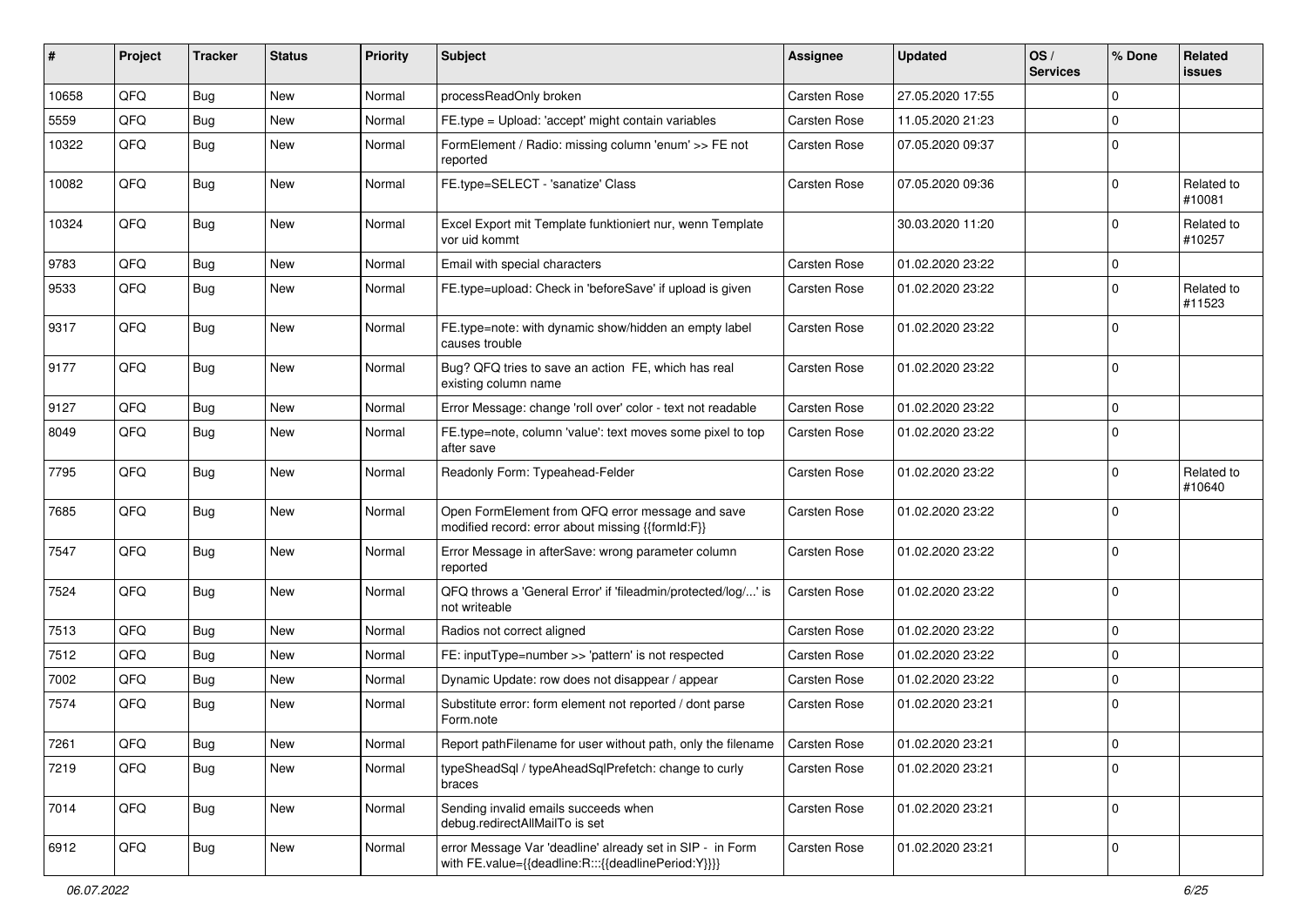| #    | Project | <b>Tracker</b> | <b>Status</b>     | <b>Priority</b> | <b>Subject</b>                                                                                                                                           | Assignee            | <b>Updated</b>   | OS/<br><b>Services</b> | % Done      | Related<br><b>issues</b>                       |
|------|---------|----------------|-------------------|-----------------|----------------------------------------------------------------------------------------------------------------------------------------------------------|---------------------|------------------|------------------------|-------------|------------------------------------------------|
| 6677 | QFQ     | Bug            | <b>New</b>        | Normal          | Error message FE Action Element: no/wrong FE reference<br>who cause the problem.                                                                         | Carsten Rose        | 01.02.2020 23:21 |                        | $\Omega$    |                                                |
| 6483 | QFQ     | <b>Bug</b>     | <b>New</b>        | Normal          | R Store funktioniert nicht bei 'Report Notation' im FE                                                                                                   | <b>Carsten Rose</b> | 01.02.2020 23:21 |                        | $\mathbf 0$ |                                                |
| 6462 | QFQ     | Bug            | New               | Normal          | File Upload: Nutzlose Fehlermeldung wenn Datei zu gross                                                                                                  | Carsten Rose        | 01.02.2020 23:21 |                        | $\Omega$    | Related to<br>#6139                            |
| 5576 | QFQ     | <b>Bug</b>     | <b>New</b>        | Normal          | Using MySQL 'DROP' requires privilege - wich is not really<br>necessary.                                                                                 | <b>Carsten Rose</b> | 01.02.2020 23:21 |                        | $\Omega$    |                                                |
| 3547 | QFQ     | <b>Bug</b>     | New               | Normal          | FE of type 'note' causes writing of empty fields.                                                                                                        | Carsten Rose        | 01.02.2020 23:21 |                        | $\Omega$    |                                                |
| 4771 | QFQ     | <b>Bug</b>     | Some day<br>maybe | Normal          | gfg: select-down-values empty after save (edit-form for<br>program administrators)                                                                       | Carsten Rose        | 01.02.2020 23:20 |                        | $\Omega$    | Related to<br>#4549, Has<br>duplicate<br>#4282 |
| 4659 | QFQ     | <b>Bug</b>     | Some day<br>maybe | Normal          | infoButtonExtra                                                                                                                                          | <b>Carsten Rose</b> | 01.02.2020 23:20 |                        | $\Omega$    |                                                |
| 4549 | QFQ     | <b>Bug</b>     | Some day<br>maybe | Normal          | TemplateGroups: FE.type SELECT loose selected value<br>after save                                                                                        | Carsten Rose        | 01.02.2020 23:20 |                        | $\Omega$    | Related to<br>#4548,<br>Related to<br>#4771    |
| 4546 | QFQ     | <b>Bug</b>     | Some day<br>maybe | Normal          | NH: SIP storage is destroyed                                                                                                                             |                     | 01.02.2020 23:20 |                        | $\Omega$    |                                                |
| 7402 | QFQ     | <b>Bug</b>     | Some day<br>maybe | Normal          | thumbnail cache: outdated picture when permission denied<br>and permission resolved.                                                                     |                     | 01.02.2020 23:20 |                        | $\Omega$    |                                                |
| 7101 | QFQ     | <b>Bug</b>     | Some day<br>maybe | Normal          | 'form' in SIP and 'report' - breaks                                                                                                                      |                     | 01.02.2020 23:20 |                        | $\Omega$    |                                                |
| 4651 | QFQ     | <b>Bug</b>     | Some day<br>maybe | Normal          | 'Loading document" Modal wird angezeigt bei uzhcd type=2<br>Ansicht                                                                                      | <b>Carsten Rose</b> | 01.02.2020 23:20 |                        | $\mathbf 0$ |                                                |
| 4454 | QFQ     | <b>Bug</b>     | Some dav<br>maybe | Normal          | Required Elements: multiple elements in a row - whole row<br>marked if only one input is empty.                                                          | Benjamin Baer       | 01.02.2020 23:20 |                        | $\Omega$    |                                                |
| 4398 | QFQ     | <b>Bug</b>     | Some day<br>maybe | Normal          | Typeahead: mouse click in a prefilled input opens a single<br>item dropdown with the current value - click on it seems to<br>set the value, not the key. | Benjamin Baer       | 01.02.2020 23:20 |                        | $\Omega$    | Related to<br>#4457                            |
| 4328 | QFQ     | Bug            | Some dav<br>maybe | Normal          | Error Message: Show FE name/number on problems in FE                                                                                                     | Carsten Rose        | 01.02.2020 23:20 |                        | $\Omega$    |                                                |
| 7281 | QFQ     | <b>Bug</b>     | Some day<br>maybe | Normal          | Subrecords: on large screen separator line too short                                                                                                     |                     | 01.02.2020 23:19 |                        | $\Omega$    |                                                |
| 5991 | QFQ     | <b>Bug</b>     | Some day<br>maybe | Normal          | URLs with ' ' or long parameter are problematic                                                                                                          | Carsten Rose        | 01.02.2020 23:19 |                        | $\mathbf 0$ |                                                |
| 5877 | QFQ     | <b>Bug</b>     | Some day<br>maybe | Normal          | FE.type=note:bsColumn strange behaviour                                                                                                                  |                     | 01.02.2020 23:19 |                        | $\Omega$    |                                                |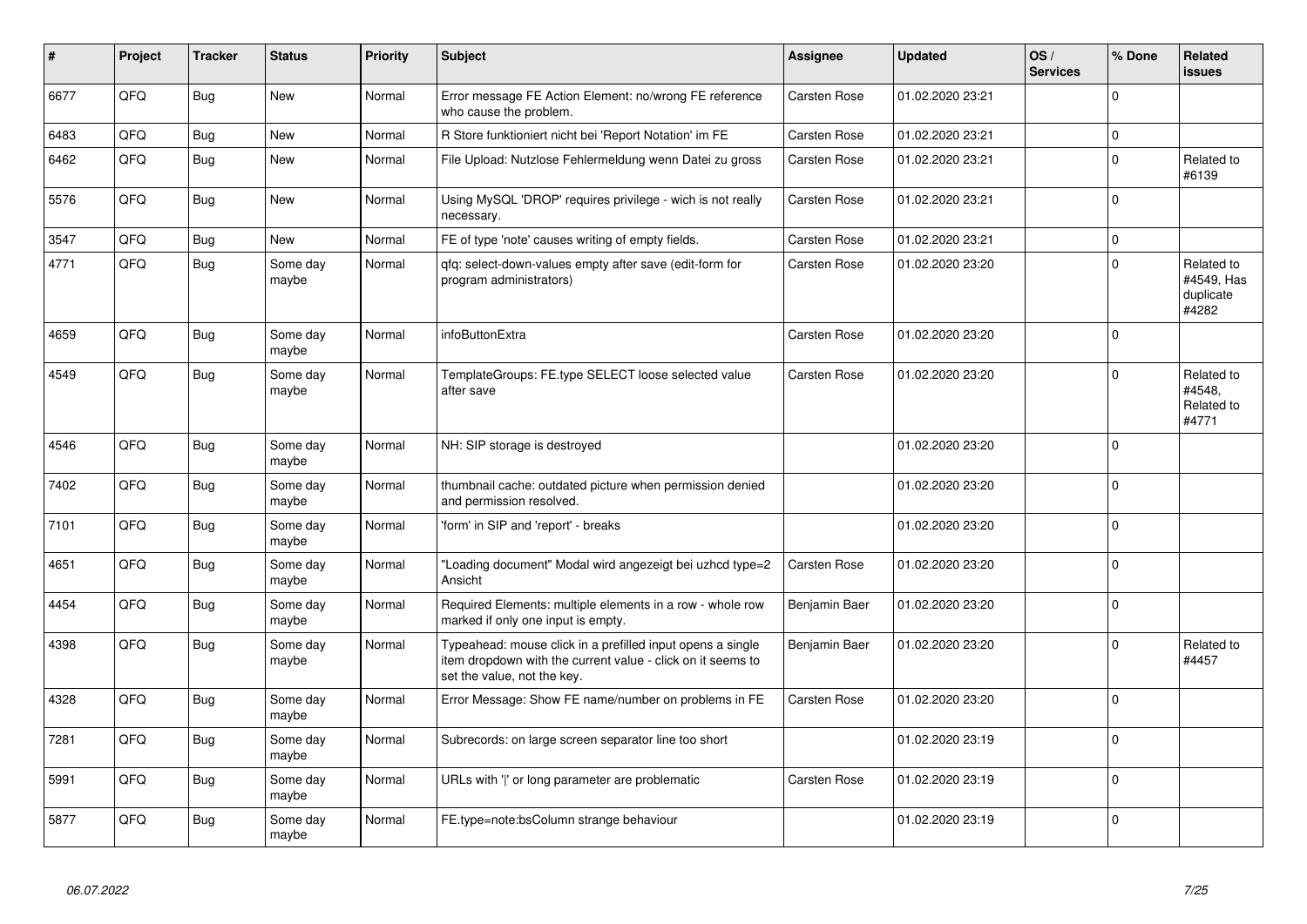| #    | <b>Project</b> | <b>Tracker</b> | <b>Status</b>     | <b>Priority</b> | <b>Subject</b>                                                                                                       | <b>Assignee</b>     | <b>Updated</b>   | OS/<br><b>Services</b> | % Done      | Related<br><b>issues</b> |
|------|----------------|----------------|-------------------|-----------------|----------------------------------------------------------------------------------------------------------------------|---------------------|------------------|------------------------|-------------|--------------------------|
| 5768 | QFQ            | <b>Bug</b>     | Some day<br>maybe | Normal          | '{{pageLanguage:T}}' missing if QFQ is called via api                                                                | <b>Carsten Rose</b> | 01.02.2020 23:19 |                        | $\Omega$    |                          |
| 5706 | QFQ            | <b>Bug</b>     | Some day<br>maybe | Normal          | upload: fileDestination needs to be sanatized                                                                        | Carsten Rose        | 01.02.2020 23:19 |                        | $\mathbf 0$ |                          |
| 5557 | QFQ            | <b>Bug</b>     | Some day<br>maybe | Normal          | Form load: STORE_RECORD filled, but should be empty                                                                  | Carsten Rose        | 01.02.2020 23:19 |                        | $\Omega$    |                          |
| 5021 | QFQ            | <b>Bug</b>     | Some day<br>maybe | Normal          | FE.typ=extra - during save displays error 'datum2' already<br>filled in STORE_SIP - the value is stored nevertheless | Carsten Rose        | 01.02.2020 23:19 |                        | $\mathbf 0$ | Related to<br>#3875      |
| 4583 | QFQ            | Bug            | Some day<br>maybe | Normal          | Dynamic Update bei TypeAhead Feldern                                                                                 | <b>Carsten Rose</b> | 01.02.2020 23:19 |                        | $\mathbf 0$ |                          |
| 4528 | QFQ            | Bug            | Some day<br>maybe | Normal          | extraButtonLock mit SQLAhead Bug                                                                                     | <b>Carsten Rose</b> | 01.02.2020 23:19 |                        | $\mathbf 0$ |                          |
| 4092 | QFQ            | <b>Bug</b>     | Some day<br>maybe | Normal          | 1) Logging verbessern wann welches FE warum ausgefuehrt<br>wird, 2) Documentation: Best Practice Template Group      | Carsten Rose        | 01.02.2020 23:19 |                        | $\Omega$    | Related to<br>#3504      |
| 9898 | QFQ            | <b>Bug</b>     | Feedback          | Normal          | Formular trotz Timeout gespeichert                                                                                   | Benjamin Baer       | 01.02.2020 15:56 |                        | $\mathbf 0$ |                          |
| 9855 | QFQ            | <b>Bug</b>     | New               | Normal          | <b>Required Check</b>                                                                                                |                     | 01.02.2020 15:56 |                        | $\mathbf 0$ |                          |
| 9773 | QFQ            | <b>Bug</b>     | New               | Normal          | form.parameter.formModeGlobal=requiredOff                                                                            | <b>Carsten Rose</b> | 01.02.2020 15:56 |                        | $\mathbf 0$ |                          |
| 9535 | QFQ            | <b>Bug</b>     | Feedback          | Normal          | Report:  AS ' vertical' - column to wide - vertical >> rot45,<br>rot90                                               | Benjamin Baer       | 01.02.2020 15:56 |                        | $\Omega$    |                          |
| 9024 | QFQ            | Bug            | Some day<br>maybe | Normal          | QFQ Einarbeitung                                                                                                     |                     | 01.02.2020 15:56 |                        | $\mathbf 0$ |                          |
| 2643 | QFQ            | Bug            | Some day<br>maybe | Normal          | Zend / PHP Webinars anschauen                                                                                        | Carsten Rose        | 01.02.2020 15:56 |                        | $\pmb{0}$   |                          |
| 9975 | QFQ            | <b>Bug</b>     | Priorize          | Normal          | Dropdown Menu: 'r:3' broken                                                                                          | Carsten Rose        | 01.02.2020 10:13 |                        | $\mathbf 0$ |                          |
| 9947 | QFQ            | <b>Bug</b>     | Priorize          | Normal          | Unwanted error message if missing 'typeAheadSqlPrefetch'                                                             | Carsten Rose        | 01.02.2020 10:13 |                        | $\mathbf 0$ |                          |
| 9862 | QFQ            | <b>Bug</b>     | Priorize          | Normal          | Failed writing to sql mail qfq.log should throw an exception                                                         | <b>Carsten Rose</b> | 01.02.2020 10:13 |                        | $\pmb{0}$   |                          |
| 8037 | QFQ            | <b>Bug</b>     | Priorize          | Normal          | FE.type=upload (advanced mode): {{slaveId:V}} missing<br>during dynamic update                                       | Carsten Rose        | 01.02.2020 10:13 |                        | $\Omega$    |                          |
| 7656 | QFQ            | <b>Bug</b>     | Priorize          | Normal          | FE with required, 'pattern' and 'extraButtonLock': always<br>complain about missing value                            | Carsten Rose        | 01.02.2020 10:13 |                        | $\Omega$    |                          |
| 7616 | QFQ            | Bug            | Priorize          | Normal          | Selectlist with Enum & Dynamic Update                                                                                | <b>Carsten Rose</b> | 01.02.2020 10:13 |                        | $\mathbf 0$ |                          |
| 6574 | QFQ            | Bug            | Priorize          | Normal          | gfg.log: Fehlermeldung wurde angezeigt, aber nicht geloggt                                                           | <b>Carsten Rose</b> | 01.02.2020 10:13 |                        | $\mathbf 0$ |                          |
| 3782 | QFQ            | Bug            | Priorize          | Normal          | Bei fehlerhafter Eingabe (z.B. Datum) sollte das erwartete<br>Format angezeigt werden                                | <b>Carsten Rose</b> | 01.02.2020 10:13 |                        | $\mathbf 0$ |                          |
| 4756 | QFQ            | <b>Bug</b>     | <b>New</b>        | Normal          | Form dirty even nothing changes                                                                                      | <b>Carsten Rose</b> | 11.12.2019 16:16 |                        | $\pmb{0}$   |                          |
| 3130 | QFQ            | <b>Bug</b>     | Some day<br>maybe | Normal          | Debug Info's nicht korrekt nach 'New > Save'.                                                                        | <b>Carsten Rose</b> | 11.12.2019 16:03 |                        | $\mathbf 0$ | Related to<br>#3253      |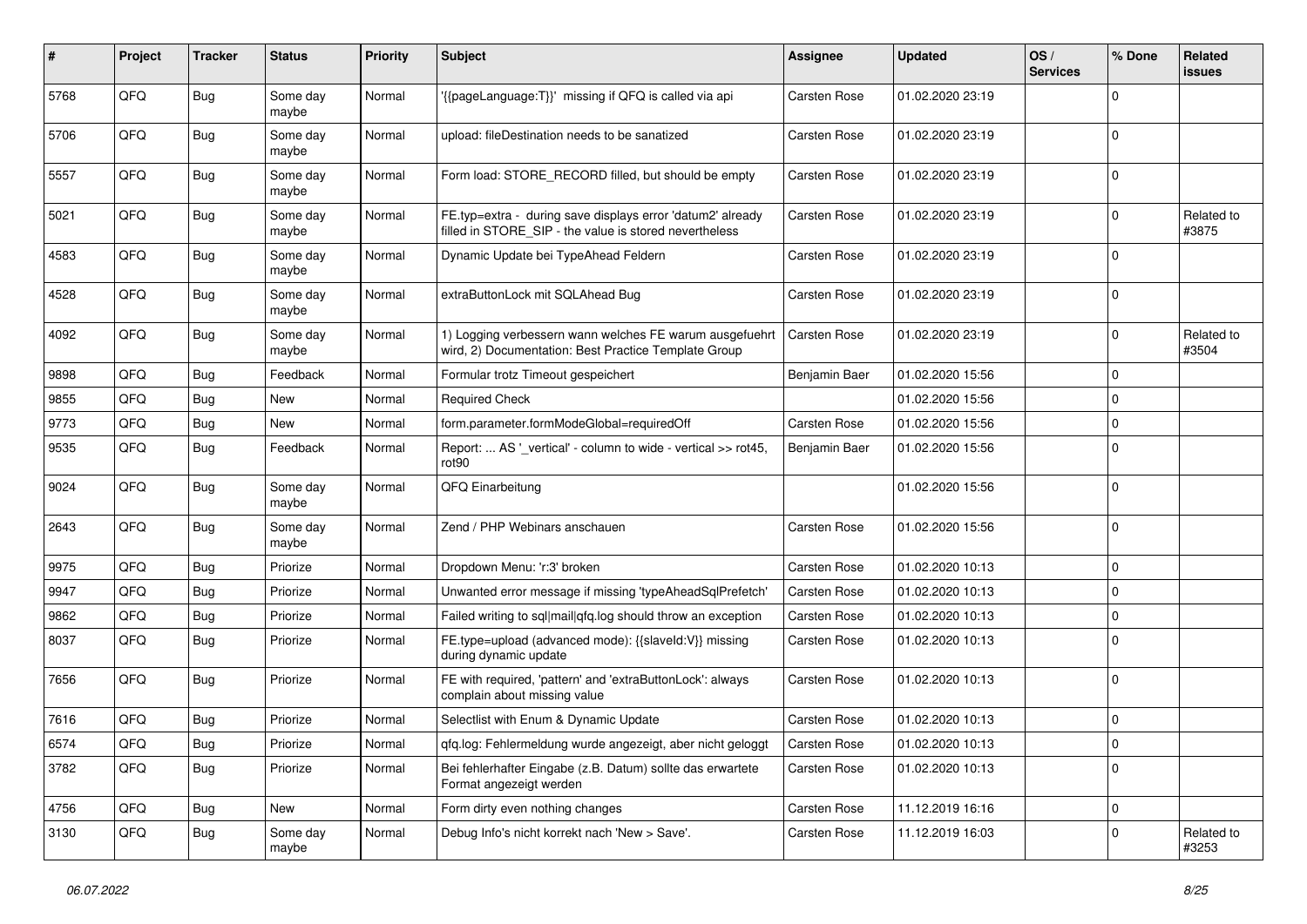| ∦    | Project | <b>Tracker</b> | <b>Status</b>     | <b>Priority</b> | <b>Subject</b>                                                                                                                | <b>Assignee</b>     | <b>Updated</b>   | OS/<br><b>Services</b> | % Done         | <b>Related</b><br><b>issues</b> |
|------|---------|----------------|-------------------|-----------------|-------------------------------------------------------------------------------------------------------------------------------|---------------------|------------------|------------------------|----------------|---------------------------------|
| 2063 | QFQ     | <b>Bug</b>     | Some day<br>maybe | Normal          | Pills auf 'inaktiv' setzen falls keine Element auf dem Pill<br>sichtbar sind.                                                 | Benjamin Baer       | 11.12.2019 16:03 |                        | $\Omega$       | Related to<br>#3752             |
| 4293 | QFQ     | <b>Bug</b>     | Some day<br>maybe | Normal          | Download broken if token 'd:' is missing - but no error<br>message                                                            | Carsten Rose        | 11.12.2019 16:03 |                        | $\Omega$       | Related to<br>#7514             |
| 4138 | QFQ     | <b>Bug</b>     | Some day<br>maybe | Normal          | style fehlt                                                                                                                   |                     | 11.12.2019 16:03 |                        | $\mathbf{0}$   |                                 |
| 4122 | QFQ     | <b>Bug</b>     | Some day<br>maybe | Normal          | file: Render Mode hat keinen Effekt                                                                                           |                     | 11.12.2019 16:03 |                        | $\overline{0}$ |                                 |
| 4008 | QFQ     | Bug            | Some day<br>maybe | Normal          | FormElemen.type=sendmail: wrong 'TO' if 'real<br>name <rea@mail.to>' is used</rea@mail.to>                                    | Carsten Rose        | 11.12.2019 16:03 |                        | $\Omega$       |                                 |
| 3895 | QFQ     | <b>Bug</b>     | Some day<br>maybe | Normal          | typeahead pedantic: on lehrkredit Idap webpass - if only one<br>person is in dropdown, such person can't be selected          | <b>Carsten Rose</b> | 11.12.2019 16:03 |                        | $\overline{0}$ |                                 |
| 3882 | QFQ     | <b>Bug</b>     | Some day<br>maybe | Normal          | templateGroup: disable 'add' if limit is reached - funktioniert<br>nicht wenn bereits records existierten                     | Carsten Rose        | 11.12.2019 16:03 |                        | $\overline{0}$ |                                 |
| 3811 | QFQ     | <b>Bug</b>     | Some day<br>maybe | Normal          | Dynamic Update: extraButtonInfo - Text aktualisieren                                                                          | Carsten Rose        | 11.12.2019 16:03 |                        | $\overline{0}$ | Related to<br>#11517            |
| 3750 | QFQ     | Bug            | Some day<br>maybe | Normal          | FE in a row: if one violates check, all are red                                                                               | <b>Carsten Rose</b> | 11.12.2019 16:03 |                        | $\overline{0}$ |                                 |
| 3682 | QFQ     | Bug            | Some day<br>maybe | Normal          | Dynamic update: Radio buttons                                                                                                 | Carsten Rose        | 11.12.2019 16:02 |                        | $\overline{0}$ |                                 |
| 3588 | QFQ     | Bug            | Some day<br>maybe | Normal          | templateGroup: versteckte Elemente werden weiterhin<br>gespeichert.                                                           | Carsten Rose        | 11.12.2019 16:02 |                        | $\overline{0}$ |                                 |
| 3349 | QFQ     | Bug            | Some day<br>maybe | Normal          | config.qfq.ini: a) vertraegt keine '=' im Value (z.B. Passwort),<br>b) Values sollten in ticks einschliessbar sein (spaces, ) | Carsten Rose        | 11.12.2019 16:02 |                        | $\overline{0}$ |                                 |
| 4441 | QFQ     | Bug            | Some day<br>maybe | Normal          | \$ SERVER Vars sollten nur aus dem Store genommen<br>werden - Code entsprechend anpassen.                                     |                     | 11.12.2019 16:02 |                        | $\overline{0}$ |                                 |
| 9020 | QFQ     | Bug            | Some day<br>maybe | Normal          | radio mit buttonClass und dynamicUpdate lassen sich nicht<br>kombinieren                                                      |                     | 11.12.2019 16:01 |                        | $\overline{0}$ |                                 |
| 8106 | QFQ     | <b>Bug</b>     | Some day<br>maybe | Normal          | Dynamic Update: Feld kann nicht auf empty zurückgesetzt<br>werden                                                             | Carsten Rose        | 11.12.2019 16:01 |                        | $\overline{0}$ |                                 |
| 8316 | QFQ     | <b>Bug</b>     | Feedback          | Normal          | Documentation/Behaviour for Nested Queries and<br>Record-Store confusing                                                      | Nicola Chiapolini   | 20.11.2019 09:14 |                        | $\mathbf{0}$   |                                 |
| 2665 | QFQ     | <b>Bug</b>     | Priorize          | Normal          | Dynamic Update funktioniert nicht, wenn beim<br>entsprechenden FormElement eine size angegeben ist.                           | Benjamin Baer       | 03.01.2022 08:12 |                        | 30             |                                 |
| 9691 | QFQ     | Bug            | In Progress       | Normal          | Checkbox: dynamic update > readonly                                                                                           | <b>Carsten Rose</b> | 01.02.2020 23:22 |                        | 50             | Related to<br>#9834             |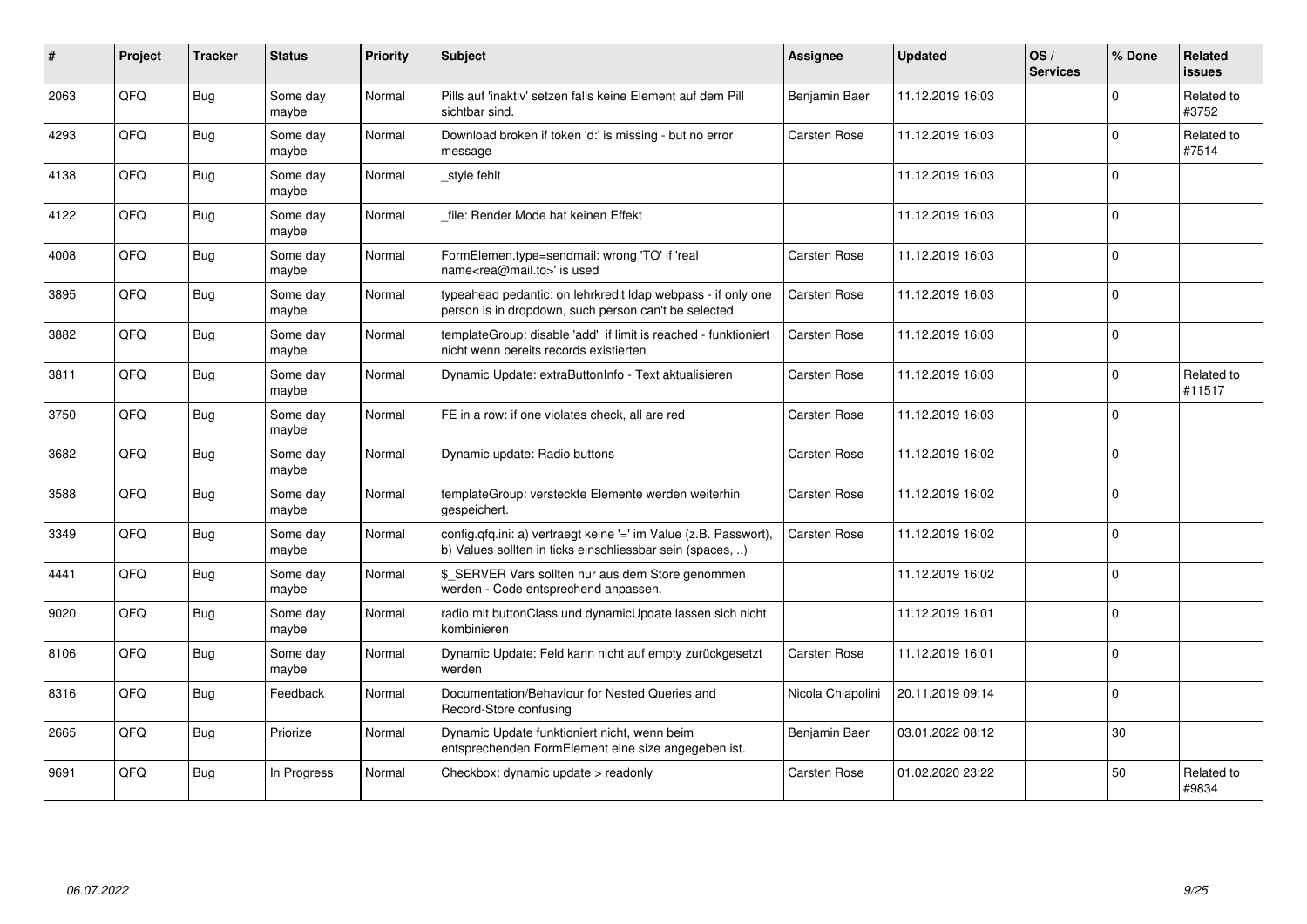| #     | Project | <b>Tracker</b> | <b>Status</b>     | <b>Priority</b> | <b>Subject</b>                                                                                         | <b>Assignee</b>     | <b>Updated</b>   | OS/<br><b>Services</b> | % Done      | Related<br>issues                                                                                                                                                     |
|-------|---------|----------------|-------------------|-----------------|--------------------------------------------------------------------------------------------------------|---------------------|------------------|------------------------|-------------|-----------------------------------------------------------------------------------------------------------------------------------------------------------------------|
| 9789  | QFQ     | Bug            | In Progress       | High            | Record Lock: release to early on 'leave page'                                                          | Carsten Rose        | 10.01.2022 09:25 |                        | 100         | Related to<br>#10081,<br>Related to<br>#9173,<br>Related to<br>#8702                                                                                                  |
| 9275  | QFQ     | Bug            | New               | Normal          | autcron: t3 page, which takes to long to respond, is not<br>reported properly                          | Carsten Rose        | 01.02.2020 23:22 |                        | 100         |                                                                                                                                                                       |
| 3613  | QFQ     | <b>Bug</b>     | Some day<br>maybe | Normal          | note /note unchecked -> note div (col-md) wird weiterhin<br>gerendert                                  | Elias Villiger      | 01.02.2020 23:19 |                        | 100         |                                                                                                                                                                       |
| 9136  | QFQ     | Feature        | New               | Normal          | Create ZIP files with dynamic PDFs                                                                     | Carsten Rose        | 06.07.2022 13:21 |                        | 0           |                                                                                                                                                                       |
| 13354 | QFQ     | Feature        | New               | Normal          | Using Websocket in QFQ                                                                                 | <b>Carsten Rose</b> | 05.07.2022 16:26 |                        | $\mathbf 0$ | Related to<br>#11076                                                                                                                                                  |
| 14320 | QFQ     | Feature        | In Progress       | Normal          | Allow specific HTML Tags and Attributes: general, TinyMCE                                              | Enis Nuredini       | 04.07.2022 14:09 |                        | $\Omega$    | Related to<br>#12664,<br>Related to<br>#12039,<br>Related to<br>#11702,<br>Related to<br>#7239,<br>Related to<br>#3708,<br>Related to<br>#3646,<br>Related to<br>#880 |
| 3864  | QFQ     | Feature        | New               | Normal          | Encrypt / decrypt field                                                                                | Enis Nuredini       | 30.06.2022 16:29 |                        | 0           |                                                                                                                                                                       |
| 4018  | QFQ     | Feature        | New               | Normal          | typeahead: long query parameter / answer triggers 'Attack<br>detected' and purges current SIP storage. | Carsten Rose        | 29.06.2022 22:46 |                        | $\Omega$    | Related to<br>#9077                                                                                                                                                   |
| 9221  | QFQ     | Feature        | New               | Normal          | typeAhead: Zeichenlimite ausschalten                                                                   | Carsten Rose        | 29.06.2022 22:36 |                        | 0           |                                                                                                                                                                       |
| 14376 | QFQ     | Feature        | New               | Normal          | QFQ Bootstrap: if missing, create stored procedures                                                    | Enis Nuredini       | 19.06.2022 16:37 |                        | $\mathbf 0$ |                                                                                                                                                                       |
| 14371 | QFQ     | Feature        | Priorize          | Normal          | LDAP via REPORT                                                                                        | Carsten Rose        | 19.06.2022 16:37 |                        | 0           |                                                                                                                                                                       |
| 14290 | QFQ     | Feature        | Priorize          | Normal          | FormEditor: Show Table Definition                                                                      | Carsten Rose        | 19.06.2022 16:37 |                        | $\mathbf 0$ |                                                                                                                                                                       |
| 12452 | QFQ     | Feature        | Priorize          | Normal          | BaseURL: alsways with '/' at the end                                                                   | Carsten Rose        | 19.06.2022 13:45 |                        | $\mathbf 0$ | Related to<br>#10782                                                                                                                                                  |
| 12262 | QFQ     | Feature        | ToDo              | Normal          | Form buttons on top: more customable                                                                   | Enis Nuredini       | 17.06.2022 10:44 |                        | $\mathbf 0$ | Related to<br>#13945, Has<br>duplicate<br>#4046, Has<br>duplicate<br>#10080                                                                                           |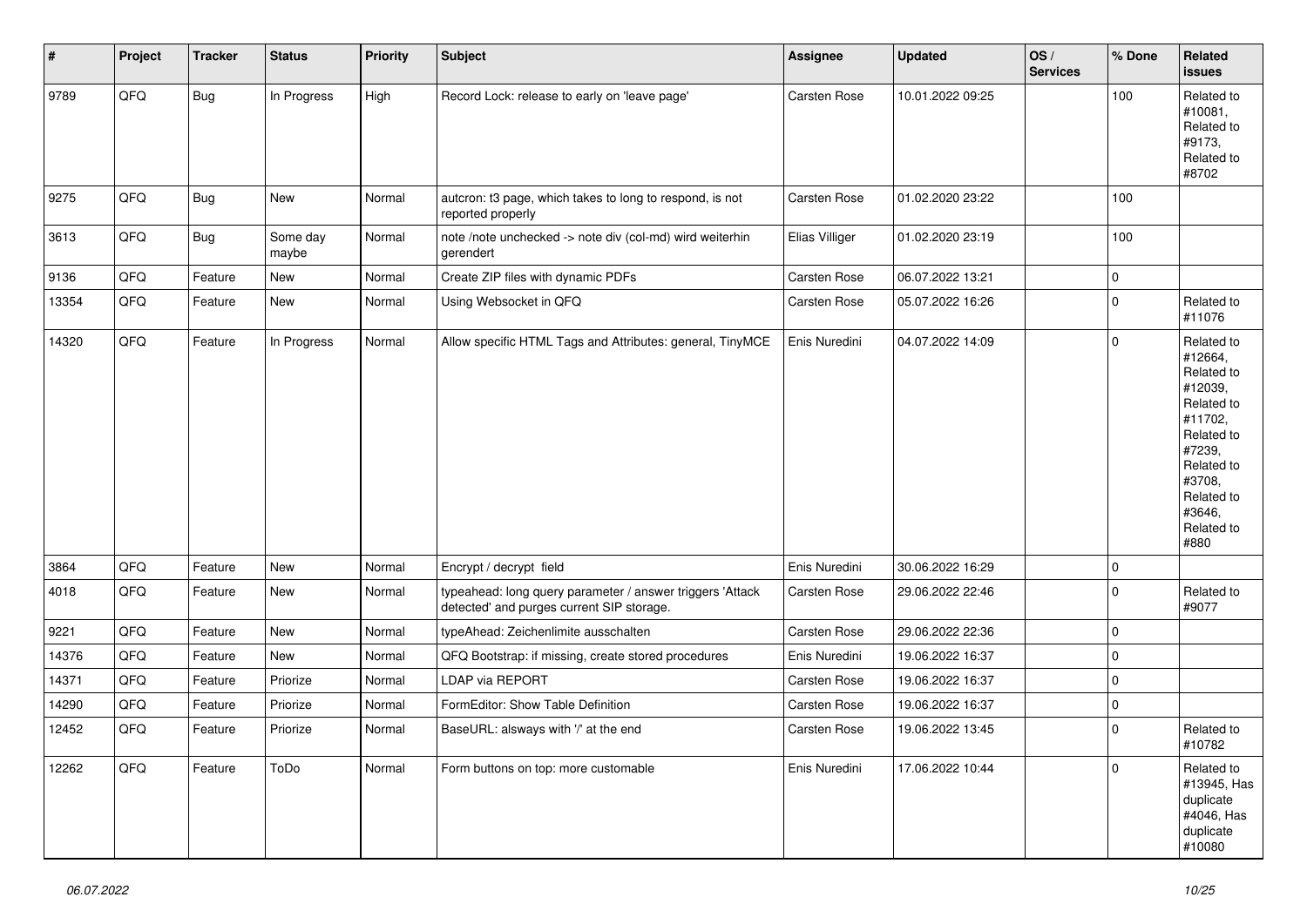| #     | Project | <b>Tracker</b> | <b>Status</b>     | <b>Priority</b> | <b>Subject</b>                                                    | Assignee               | <b>Updated</b>   | OS/<br><b>Services</b> | % Done      | Related<br><b>issues</b>                                               |
|-------|---------|----------------|-------------------|-----------------|-------------------------------------------------------------------|------------------------|------------------|------------------------|-------------|------------------------------------------------------------------------|
| 13608 | QFQ     | Feature        | Some day<br>maybe | Normal          | Automatic Browser Language Redirect                               | Enis Nuredini          | 17.06.2022 08:35 |                        | $\mathbf 0$ |                                                                        |
| 7732  | QFQ     | Feature        | Some day<br>maybe | Normal          | Javascript: Lazy Loading der add on libs                          | Benjamin Baer          | 08.06.2022 10:38 |                        | $\mathbf 0$ | Related to<br>#12611,<br>Related to<br>#12490,<br>Related to<br>#10013 |
| 10013 | QFQ     | Feature        | Some day<br>maybe | Normal          | FE.typ=editor: CodeMirror                                         | Carsten Rose           | 08.06.2022 10:37 |                        | $\mathbf 0$ | Related to<br>#12611,<br>Related to<br>#12490,<br>Related to<br>#7732  |
| 12490 | QFQ     | Feature        | New               | Normal          | Loading Plugins in QFQ - see what tinymce does. (lazy<br>loading) | Benjamin Baer          | 08.06.2022 10:37 |                        | $\mathbf 0$ | Related to<br>#12611,<br>Related to<br>#10013,<br>Related to<br>#7732  |
| 12611 | QFQ     | Feature        | Some day<br>maybe | Normal          | Refactoring: Bootstrap with Lazy Loading                          | Carsten Rose           | 08.06.2022 10:37 |                        | $\mathbf 0$ | Related to<br>#12490,<br>Related to<br>#10013,<br>Related to<br>#7732  |
| 9052  | QFQ     | Feature        | Feedback          | High            | Report: CodeMirror with SQL Syntax Highlight in FE                | Enis Nuredini          | 08.06.2022 10:25 |                        | $\mathbf 0$ |                                                                        |
| 14185 | QFQ     | Feature        | New               | Normal          | External/Autocron.php - better suitable directory                 | Support: System        | 28.05.2022 11:03 |                        | $\mathbf 0$ |                                                                        |
| 14090 | QFQ     | Feature        | New               | Normal          | Nützliche _script funktionen                                      | Carsten Rose           | 28.05.2022 11:03 |                        | $\mathbf 0$ |                                                                        |
| 13609 | QFQ     | Feature        | New               | Normal          | QFQ Introduction: Seite aufloesen                                 | Philipp<br>Gröbelbauer | 28.05.2022 11:02 |                        | $\mathbf 0$ |                                                                        |
| 14227 | QFQ     | Feature        | New               | Normal          | Selenium Konkurrenz: cypress.io                                   | Enis Nuredini          | 28.05.2022 11:02 |                        | 0           |                                                                        |
| 14187 | QFQ     | Feature        | New               | High            | qfq.log: show current URL                                         | Carsten Rose           | 28.05.2022 11:02 |                        | $\mathbf 0$ | Related to<br>#13933,<br>Related to<br>#12532,<br>Related to<br>#11893 |
| 14028 | QFQ     | Feature        | New               | Normal          | Required notification: visual nicer                               | Enis Nuredini          | 28.05.2022 11:01 |                        | 0           |                                                                        |
| 13945 | QFQ     | Feature        | New               | Normal          | As link: content before/after link                                | Enis Nuredini          | 28.05.2022 11:01 |                        | $\mathbf 0$ | Related to<br>#12262                                                   |
| 10782 | QFQ     | Feature        | Feedback          | Normal          | Tiny MCE: Image Upload                                            | Enis Nuredini          | 16.05.2022 23:16 |                        | 0           | Related to<br>#12452                                                   |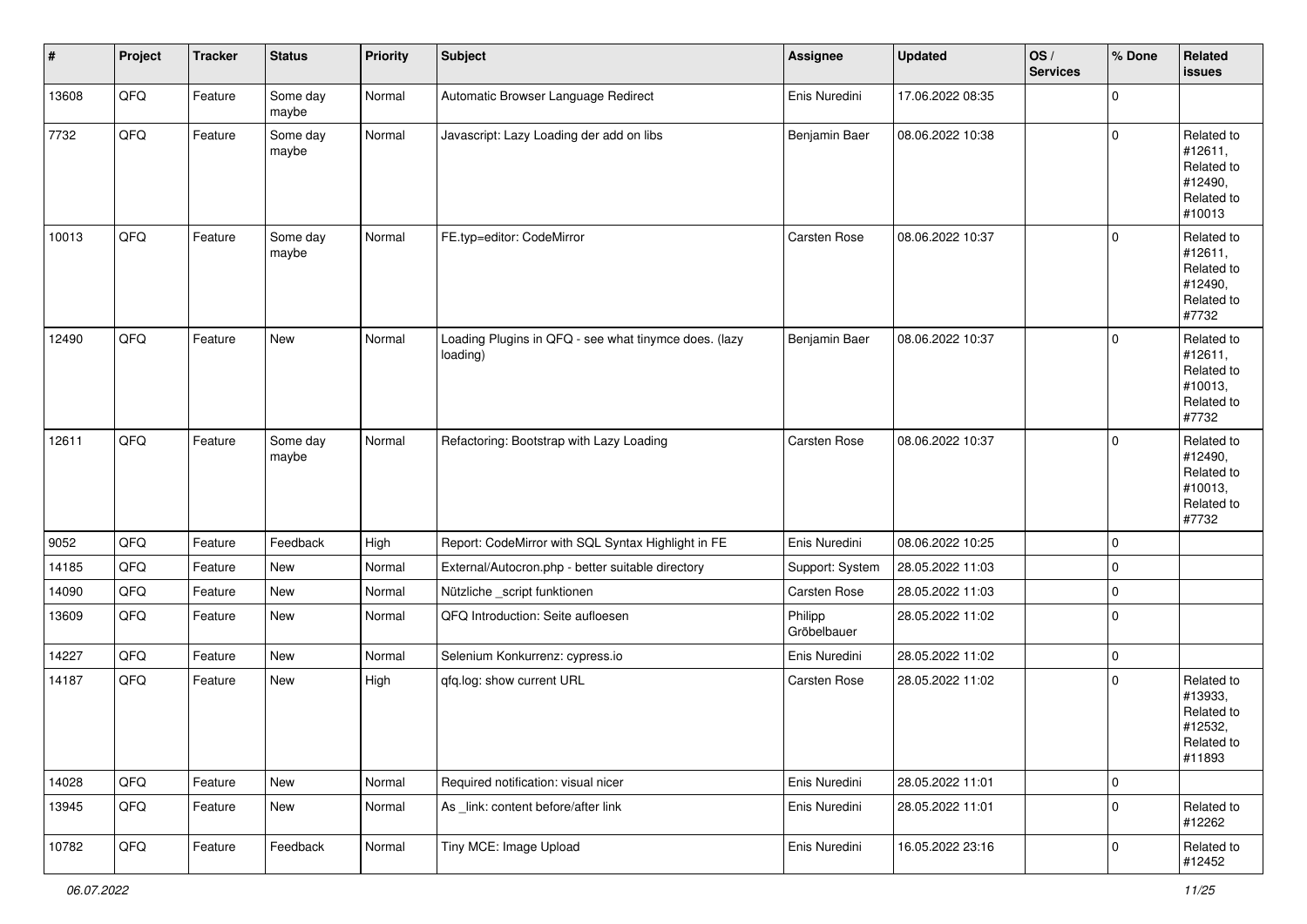| ∦     | Project | <b>Tracker</b> | <b>Status</b>     | <b>Priority</b> | <b>Subject</b>                                                                        | <b>Assignee</b> | <b>Updated</b>   | OS/<br><b>Services</b> | % Done   | Related<br><b>issues</b>                    |
|-------|---------|----------------|-------------------|-----------------|---------------------------------------------------------------------------------------|-----------------|------------------|------------------------|----------|---------------------------------------------|
| 10979 | QFQ     | Feature        | New               | Normal          | Ajax Calls an API - dataReport                                                        | Carsten Rose    | 11.05.2022 12:15 |                        | $\Omega$ |                                             |
| 13900 | QFQ     | Feature        | Priorize          | Normal          | Selenium: Check das Cookie/PDF funktioniert                                           | Enis Nuredini   | 25.03.2022 12:45 |                        | $\Omega$ |                                             |
| 10569 | QFQ     | Feature        | Priorize          | Normal          | link _blank more safe                                                                 | Enis Nuredini   | 25.03.2022 12:44 |                        | $\Omega$ |                                             |
| 10463 | QFQ     | Feature        | New               | Normal          | Report_link: expliztes setzen von HTML Tags (Bedarf fuer<br>'data-selenium' & 'id')   | Enis Nuredini   | 23.03.2022 09:23 |                        | $\Omega$ | Related to<br>#7648                         |
| 11892 | QFQ     | Feature        | New               | Normal          | tablesorter: columns with links are hard to order - new<br>qualifier 'Y: <ord>'</ord> | Enis Nuredini   | 23.03.2022 09:22 |                        | $\Omega$ |                                             |
| 7602  | QFQ     | Feature        | ToDo              | High            | Multi Select: with checkboxes                                                         | Benjamin Baer   | 22.03.2022 09:07 |                        | $\Omega$ |                                             |
| 6801  | QFQ     | Feature        | Priorize          | Normal          | Fabric: Maximize / FullIscreen                                                        | Benjamin Baer   | 21.03.2022 09:56 |                        | $\Omega$ |                                             |
| 5562  | QFQ     | Feature        | Priorize          | Normal          | Drag'n'Drop fuer Uploads                                                              | Benjamin Baer   | 21.03.2022 09:52 |                        | $\Omega$ | Related to<br>#9706                         |
| 6224  | QFQ     | Feature        | Priorize          | Normal          | Dynamic update: fade in/out fields                                                    | Benjamin Baer   | 21.03.2022 09:50 |                        | $\Omega$ |                                             |
| 5366  | QFQ     | Feature        | Priorize          | Normal          | Saving with keyboard shortcuts                                                        | Benjamin Baer   | 21.03.2022 09:47 |                        | $\Omega$ |                                             |
| 12556 | QFQ     | Feature        | New               | Normal          | Pills Title: colored = static or dynamic on allrequiredgiven                          | Benjamin Baer   | 19.03.2022 17:49 |                        | $\Omega$ |                                             |
| 12603 | QFQ     | Feature        | New               | Normal          | Dropdown (Select), Radio, checkbox:<br>itemListAlways={{!SELECT key, value}}          | Carsten Rose    | 19.03.2022 17:47 |                        | $\Omega$ |                                             |
| 12664 | QFQ     | Feature        | New               | Normal          | TinyMCE: report/remove malicous HTML/JS Code                                          | Carsten Rose    | 19.03.2022 17:47 |                        | $\Omega$ | Related to<br>#14320                        |
| 13467 | QFQ     | Feature        | New               | Normal          | ChangeLog Generator                                                                   | Carsten Rose    | 19.03.2022 17:46 |                        | $\Omega$ | Related to<br>#11460                        |
| 13700 | QFQ     | Feature        | New               | Normal          | Redesign qfq.io Seite                                                                 | Carsten Rose    | 19.03.2022 17:43 |                        | $\Omega$ |                                             |
| 13757 | QFQ     | Feature        | New               | High            | QR / Bar-Code Plugin                                                                  | Enis Nuredini   | 19.03.2022 17:43 |                        | $\Omega$ |                                             |
| 13841 | QFQ     | Feature        | New               | Normal          | Create PDF via iText - evaluate                                                       | Carsten Rose    | 19.03.2022 17:42 |                        | $\Omega$ |                                             |
| 13843 | QFQ     | Feature        | New               | Normal          | Create JWT via QFQ                                                                    | Carsten Rose    | 19.03.2022 17:42 |                        | $\Omega$ |                                             |
| 5548  | QFQ     | Feature        | Some day<br>maybe | Normal          | 801 Textfiles/Scriptfiles als Thumbnail                                               | Carsten Rose    | 07.03.2022 16:26 |                        | $\Omega$ |                                             |
| 5894  | QFQ     | Feature        | Feedback          | Normal          | Typeahead in Report: show/hide rows dynamically                                       | Carsten Rose    | 18.02.2022 08:50 |                        | $\Omega$ | Related to<br>#5893.<br>Related to<br>#5885 |
| 4413  | QFG     | Feature        | New               | Normal          | fieldset: show/hidden, modeSql, dynamicUpdate                                         | Carsten Rose    | 09.02.2022 15:19 |                        | 0        |                                             |
| 12476 | QFQ     | Feature        | New               | Normal          | clearMe: a) should trigger 'dirty', b) sticky on textarea resize                      | Benjamin Baer   | 04.01.2022 08:40 |                        | 0        | Related to<br>#9528                         |
| 6870  | QFQ     | Feature        | Priorize          | Normal          | Click on '_link' triggers an API call                                                 | Benjamin Baer   | 03.01.2022 08:25 |                        | $\Omega$ |                                             |
| 7965  | QFQ     | Feature        | Priorize          | Normal          | Input type 'text' with visual format - currency                                       | Benjamin Baer   | 03.01.2022 07:45 |                        | $\Omega$ |                                             |
| 9135  | QFQ     | Feature        | Priorize          | Normal          | Progress Bar generic / replace old hourglass download<br>popup                        | Benjamin Baer   | 03.01.2022 07:43 |                        | 0        |                                             |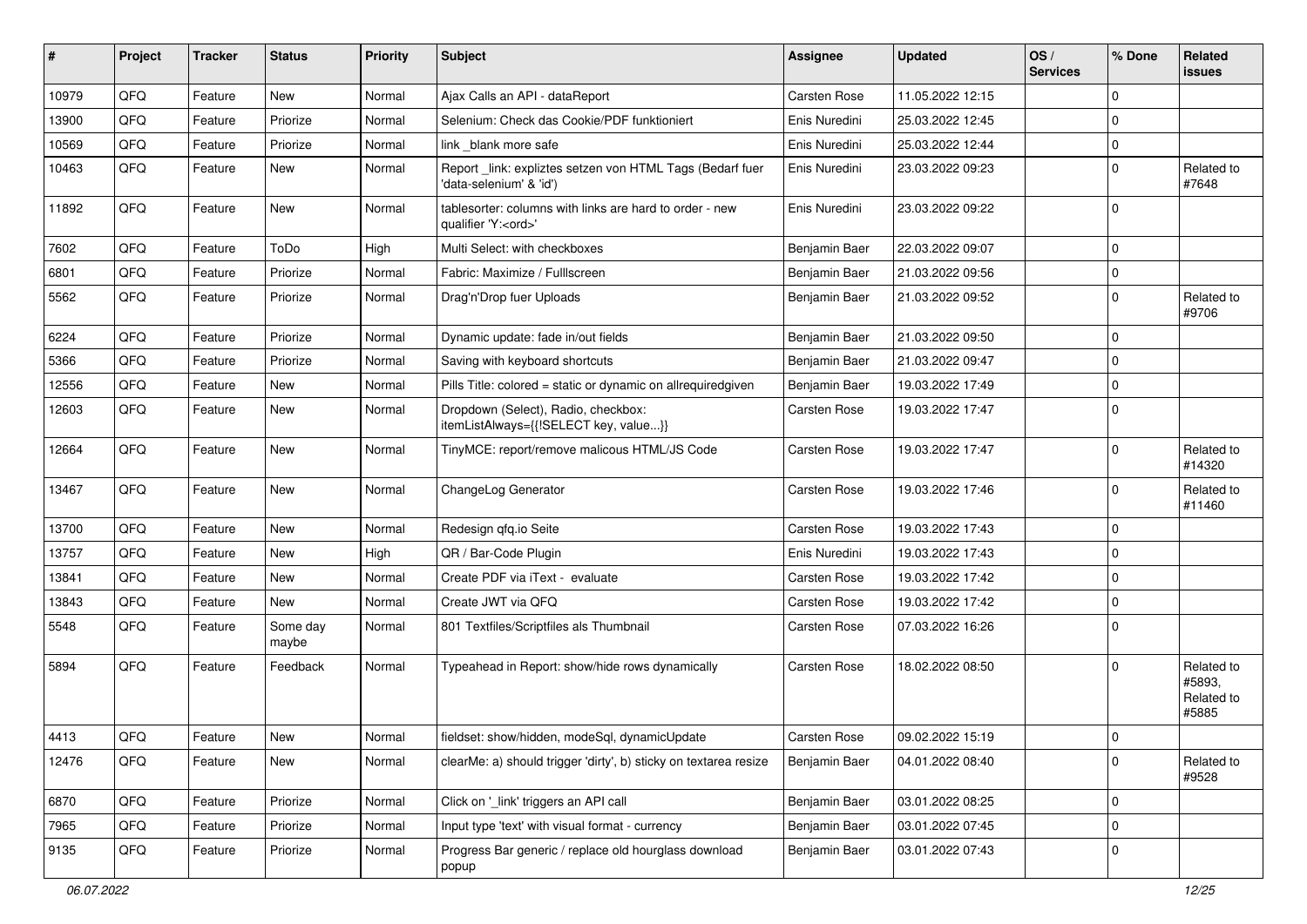| $\vert$ # | Project | <b>Tracker</b> | <b>Status</b>              | <b>Priority</b> | <b>Subject</b>                                                                                                                        | <b>Assignee</b> | <b>Updated</b>   | OS/<br><b>Services</b> | % Done      | <b>Related</b><br>issues                        |
|-----------|---------|----------------|----------------------------|-----------------|---------------------------------------------------------------------------------------------------------------------------------------|-----------------|------------------|------------------------|-------------|-------------------------------------------------|
| 13566     | QFQ     | Feature        | Ready to sync<br>(develop) | Normal          | Delete config-example.qfq.php file                                                                                                    | Carsten Rose    | 23.12.2021 09:25 |                        | $\Omega$    |                                                 |
| 12544     | QFQ     | Feature        | <b>New</b>                 | High            | a) ' AS _link' new also as ' AS _format', b) sortierung via<br>'display: none;', c) '_format' benoeitgt nicht zwingend<br>u/U/p/m/z/d | Carsten Rose    | 14.12.2021 16:03 |                        | 0           |                                                 |
| 12532     | QFQ     | Feature        | <b>New</b>                 | High            | SIP-Parameter bei Seitenaufruf in Browser-Console<br>anzeigen                                                                         | Carsten Rose    | 07.12.2021 17:19 |                        | $\mathbf 0$ | Related to<br>#11893,<br>Related to<br>#14187   |
| 12186     | QFQ     | Feature        | New                        | High            | TinyMCE Config für Objekte                                                                                                            | Carsten Rose    | 07.12.2021 17:19 |                        | $\mathbf 0$ | <b>Blocks</b><br>#12632                         |
| 10114     | QFQ     | Feature        | New                        | High            | Symbol (Link): 'G:' (Glyphicon) replaced by 'i:' (icon)                                                                               |                 | 07.12.2021 17:19 |                        | $\mathbf 0$ | Related to<br>#3797,<br>Related to<br>#4194     |
| 11702     | QFQ     | Feature        | <b>New</b>                 | Normal          | HTML Special Char makes no sense for 'allbut' if '&' is<br>forbidden                                                                  | Carsten Rose    | 07.12.2021 16:35 |                        | $\mathbf 0$ | Related to<br>#5112,<br>Related to<br>#14320    |
| 8082      | QFQ     | Feature        | Priorize                   | High            | Contact form without saving record                                                                                                    | Carsten Rose    | 07.12.2021 15:20 |                        | $\mathbf 0$ | Related to<br>#8587,<br><b>Blocks</b><br>#11850 |
| 12337     | QFQ     | Feature        | Some day<br>maybe          | Normal          | Database.php: better caching                                                                                                          | Carsten Rose    | 16.09.2021 15:10 |                        | $\Omega$    |                                                 |
| 12315     | QFQ     | Feature        | Some day<br>maybe          | Normal          | Form History (Diffs) / Backups                                                                                                        | Carsten Rose    | 16.09.2021 15:10 |                        | $\mathbf 0$ |                                                 |
| 11323     | QFQ     | Feature        | Some day<br>maybe          | Normal          | Report Frontend Editor Modal + Codemirror                                                                                             | Carsten Rose    | 16.09.2021 15:10 |                        | $\Omega$    | Related to<br>#11036                            |
| 11322     | QFQ     | Feature        | Some day<br>maybe          | Normal          | Form Element JSON - (multiline parameter field)                                                                                       | Carsten Rose    | 16.09.2021 15:10 |                        | $\mathbf 0$ |                                                 |
| 11217     | QFQ     | Feature        | Some day<br>maybe          | Normal          | <b>Extend Script Functionality</b>                                                                                                    | Carsten Rose    | 16.09.2021 15:10 |                        | $\mathbf 0$ |                                                 |
| 10716     | QFQ     | Feature        | Some day<br>maybe          | Normal          | Business Logic mit Externen Skripten                                                                                                  | Carsten Rose    | 16.09.2021 15:10 |                        | $\mathbf 0$ | Related to<br>#10713,<br>Related to<br>#8217    |
| 10095     | QFQ     | Feature        | Some day<br>maybe          | Normal          | Generic Gitlab Integration into QFQ                                                                                                   | Carsten Rose    | 16.09.2021 15:10 |                        | $\Omega$    |                                                 |
| 8586      | QFQ     | Feature        | Some day<br>maybe          | Normal          | QFQ: Enhance Error message for 'record not found'                                                                                     | Carsten Rose    | 16.09.2021 15:10 |                        | 0           |                                                 |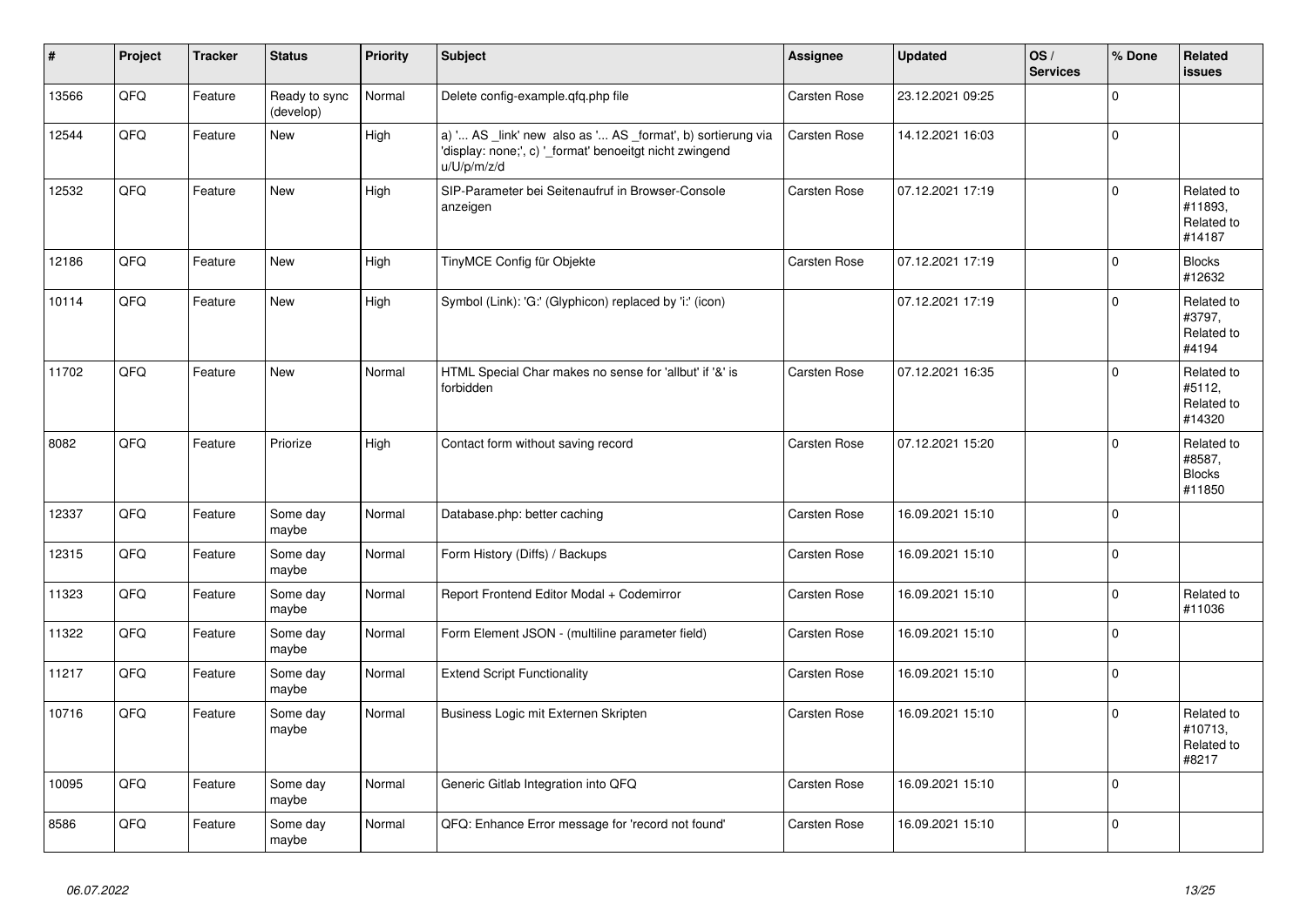| $\pmb{\#}$ | Project | <b>Tracker</b> | <b>Status</b>     | <b>Priority</b> | <b>Subject</b>                                                        | Assignee            | <b>Updated</b>   | OS/<br><b>Services</b> | % Done      | Related<br><b>issues</b>                                               |
|------------|---------|----------------|-------------------|-----------------|-----------------------------------------------------------------------|---------------------|------------------|------------------------|-------------|------------------------------------------------------------------------|
| 8520       | QFQ     | Feature        | Some day<br>maybe | Normal          | Bring QFQ to Composer                                                 | Carsten Rose        | 16.09.2021 15:10 |                        | $\mathbf 0$ |                                                                        |
| 8101       | QFQ     | Feature        | Some day<br>maybe | Normal          | Password hash: support further hashing methods                        | Carsten Rose        | 16.09.2021 15:10 |                        | $\mathbf 0$ |                                                                        |
| 7453       | QFQ     | Feature        | Some day<br>maybe | Normal          | import / export forms QFQ                                             | Carsten Rose        | 16.09.2021 15:10 |                        | $\mathbf 0$ |                                                                        |
| 7452       | QFQ     | Feature        | Some day<br>maybe | Normal          | automate deployment new QFQ version                                   | Carsten Rose        | 16.09.2021 15:10 |                        | $\mathbf 0$ |                                                                        |
| 11036      | QFQ     | Feature        | Some day<br>maybe | Normal          | inline report editor permissions                                      | Carsten Rose        | 16.09.2021 15:09 |                        | $\mathbf 0$ | Related to<br>#11323                                                   |
| 10745      | QFQ     | Feature        | Some day<br>maybe | Normal          | Tablesorter Excel Export                                              | Carsten Rose        | 16.09.2021 15:09 |                        | $\mathbf 0$ |                                                                        |
| 10116      | QFQ     | Feature        | Some day<br>maybe | Normal          | TypeAhead: Tag - show inside 'input' element                          | Carsten Rose        | 16.09.2021 15:09 |                        | $\mathbf 0$ |                                                                        |
| 11980      | QFQ     | Feature        | In Progress       | Normal          | protected verzeichnis MUSS geschützt werden                           | Carsten Rose        | 07.09.2021 13:30 |                        | $\pmb{0}$   |                                                                        |
| 4445       | QFQ     | Feature        | Some day<br>maybe | Normal          | template group: Option to simulate fieldset                           |                     | 28.06.2021 14:11 |                        | $\mathbf 0$ |                                                                        |
| 8204       | QFQ     | Feature        | Priorize          | High            | Position 'required mark'                                              | Carsten Rose        | 16.06.2021 13:44 |                        | $\mathbf 0$ |                                                                        |
| 12679      | QFQ     | Feature        | <b>New</b>        | Normal          | tablesorter: custom column width                                      | Carsten Rose        | 16.06.2021 11:10 |                        | $\pmb{0}$   |                                                                        |
| 11460      | QFQ     | Feature        | <b>New</b>        | Normal          | Easier creation of changelog: gitchangelog                            | Carsten Rose        | 12.06.2021 10:20 |                        | $\mathbf 0$ | Related to<br>#13467                                                   |
| 6261       | QFQ     | Feature        | <b>New</b>        | Normal          | Persistent SIP                                                        | Carsten Rose        | 12.06.2021 09:07 |                        | $\mathbf 0$ | Related to<br>#10819                                                   |
| 6723       | QFQ     | Feature        | New               | Normal          | Report QFQ Installation and Version                                   | Carsten Rose        | 12.06.2021 09:07 |                        | $\mathbf 0$ |                                                                        |
| 9348       | QFQ     | Feature        | <b>New</b>        | Normal          | defaultThumbnailSize: pre render thumbnails                           | Carsten Rose        | 12.06.2021 09:05 |                        | $\mathbf 0$ |                                                                        |
| 9346       | QFQ     | Feature        | Priorize          | Normal          | beforeSave: check if an upload is given                               | Carsten Rose        | 11.06.2021 21:18 |                        | $\mathbf 0$ |                                                                        |
| 11893      | QFQ     | Feature        | New               | High            | Broken SIP: a) only report one time, b) only report in main<br>column | Carsten Rose        | 12.05.2021 12:13 |                        | $\mathbf 0$ | Related to<br>#12532,<br>Related to<br>#14187                          |
| 10012      | QFQ     | Feature        | Priorize          | Normal          | redirectAllMailTo: {{beEmail:T}}                                      | <b>Carsten Rose</b> | 08.05.2021 09:54 |                        | $\mathbf 0$ | Related to<br>#12412,<br>Related to<br>#12413,<br>Related to<br>#10011 |
| 10011      | QFQ     | Feature        | Priorize          | Normal          | Offer new STORE TYPO3 Variable 'beUser', 'beEmail'                    | Carsten Rose        | 08.05.2021 09:51 |                        | $\mathbf 0$ | Related to<br>#10012,<br>Related to<br>#12511                          |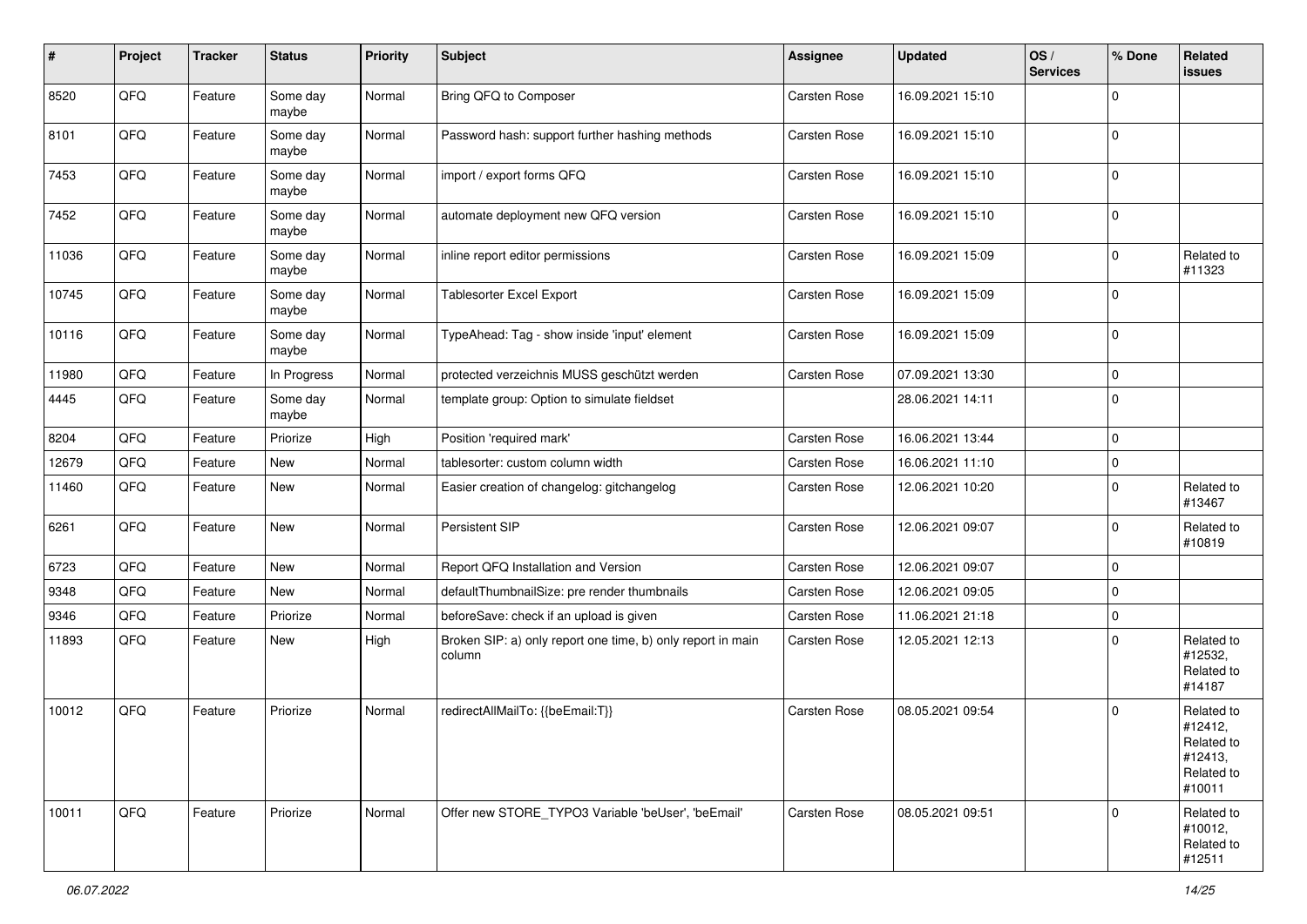| ∦     | Project | <b>Tracker</b> | <b>Status</b>     | <b>Priority</b> | <b>Subject</b>                                                                                                 | <b>Assignee</b> | <b>Updated</b>   | OS/<br><b>Services</b> | % Done      | Related<br><b>issues</b>                      |
|-------|---------|----------------|-------------------|-----------------|----------------------------------------------------------------------------------------------------------------|-----------------|------------------|------------------------|-------------|-----------------------------------------------|
| 12412 | QFQ     | Feature        | New               | Normal          | Action/Escape qualifier 'e' (empty), '0': if given, an empty<br>string (or '0') will be treated as 'not found' | Carsten Rose    | 08.05.2021 09:40 |                        | $\Omega$    | Related to<br>#12413,<br>Related to<br>#10012 |
| 12439 | QFQ     | Feature        | In Progress       | Normal          | TinyMCE Paste from Word & Character Count/Limit                                                                | Carsten Rose    | 05.05.2021 22:15 |                        | $\Omega$    |                                               |
| 9668  | QFQ     | Feature        | Priorize          | Normal          | Form.mode: rename 'hidden' to 'hide'                                                                           | Carsten Rose    | 05.05.2021 22:14 |                        | $\Omega$    | Related to<br>#6437                           |
| 8044  | QFQ     | Feature        | Priorize          | Normal          | Transaction: a) Form, b) Report                                                                                | Carsten Rose    | 05.05.2021 22:14 |                        | $\Omega$    | Related to<br>#8043                           |
| 3867  | QFQ     | Feature        | Priorize          | Normal          | Readonly Formular: Template Groups add/delete ausbeldnen                                                       | Carsten Rose    | 05.05.2021 22:12 |                        | $\Omega$    |                                               |
| 8963  | QFQ     | Feature        | Priorize          | Normal          | Setting values in a store: flexible way                                                                        | Carsten Rose    | 05.05.2021 22:10 |                        | $\Omega$    | Related to<br>#8975                           |
| 9394  | QFQ     | Feature        | Priorize          | Normal          | REST: allow for non numerical ids in get requests                                                              | Carsten Rose    | 05.05.2021 22:10 |                        | $\Omega$    |                                               |
| 11320 | QFQ     | Feature        | Priorize          | Normal          | Typo3 Version 10 support                                                                                       | Carsten Rose    | 05.05.2021 22:09 |                        | $\Omega$    |                                               |
| 12503 | QFQ     | Feature        | Priorize          | Normal          | Detect dangerous UPDATE statement with missing WHERE                                                           | Carsten Rose    | 05.05.2021 22:09 |                        | $\Omega$    |                                               |
| 12504 | QFQ     | Feature        | Priorize          | Normal          | sql.log: report fe.id                                                                                          | Carsten Rose    | 05.05.2021 22:09 |                        | $\Omega$    |                                               |
| 12465 | QFQ     | Feature        | New               | Normal          | QFQ Function: use in FE to fill StoreRecord                                                                    | Carsten Rose    | 05.05.2021 21:58 |                        | $\Omega$    |                                               |
| 9548  | QFQ     | Feature        | Feedback          | High            | FormElement: Pattern mismatch - optional report only on<br>focus lost                                          | Benjamin Baer   | 03.05.2021 21:14 |                        | $\Omega$    |                                               |
| 8962  | QFQ     | Feature        | New               | High            | allow for form fields with identical names                                                                     | Carsten Rose    | 03.05.2021 21:14 |                        | $\Omega$    |                                               |
| 7850  | QFQ     | Feature        | New               | High            | Upload records: non 'pathFileName' column                                                                      | Carsten Rose    | 03.05.2021 21:14 |                        | $\Omega$    |                                               |
| 5715  | QFQ     | Feature        | New               | High            | PDF Caching                                                                                                    | Carsten Rose    | 03.05.2021 21:14 |                        | $\Omega$    | Related to<br>#5851,<br>Related to<br>#6357   |
| 4258  | QFQ     | Feature        | Some day<br>maybe | High            | System Defaults: Forms                                                                                         | Carsten Rose    | 03.05.2021 21:14 |                        | $\Omega$    |                                               |
| 3990  | QFQ     | Feature        | Some day<br>maybe | High            | custom class definition: add space automatically                                                               | Carsten Rose    | 03.05.2021 21:14 |                        | $\Omega$    |                                               |
| 3967  | QFQ     | Feature        | Some day<br>maybe | High            | Report: Checkbox, Radio, Dropdown, Input welches ohne<br>Submit funktioniert - 'Inline-Form'                   | Carsten Rose    | 03.05.2021 21:14 |                        | $\Omega$    |                                               |
| 3848  | QFQ     | Feature        | Some day<br>maybe | High            | Antivirus check fuer Upload files in qfq?                                                                      | Carsten Rose    | 03.05.2021 21:14 |                        | 0           | Related to<br>#4131                           |
| 3727  | QFQ     | Feature        | New               | High            | Security: Session Hijacking erschweren                                                                         | Carsten Rose    | 03.05.2021 21:14 |                        | 0           |                                               |
| 880   | QFQ     | Feature        | Some day<br>maybe | Urgent          | Security: PHP, SQL Injection, XSS                                                                              |                 | 03.05.2021 21:14 |                        | $\mathbf 0$ | Related to<br>#14320                          |
| 11850 | QFG     | Feature        | New               | Urgent          | Wizard Form: basierend auf einer Tabelle eine Form<br>anlegen.                                                 |                 | 03.05.2021 21:12 |                        | 0           | <b>Blocked by</b><br>#8082                    |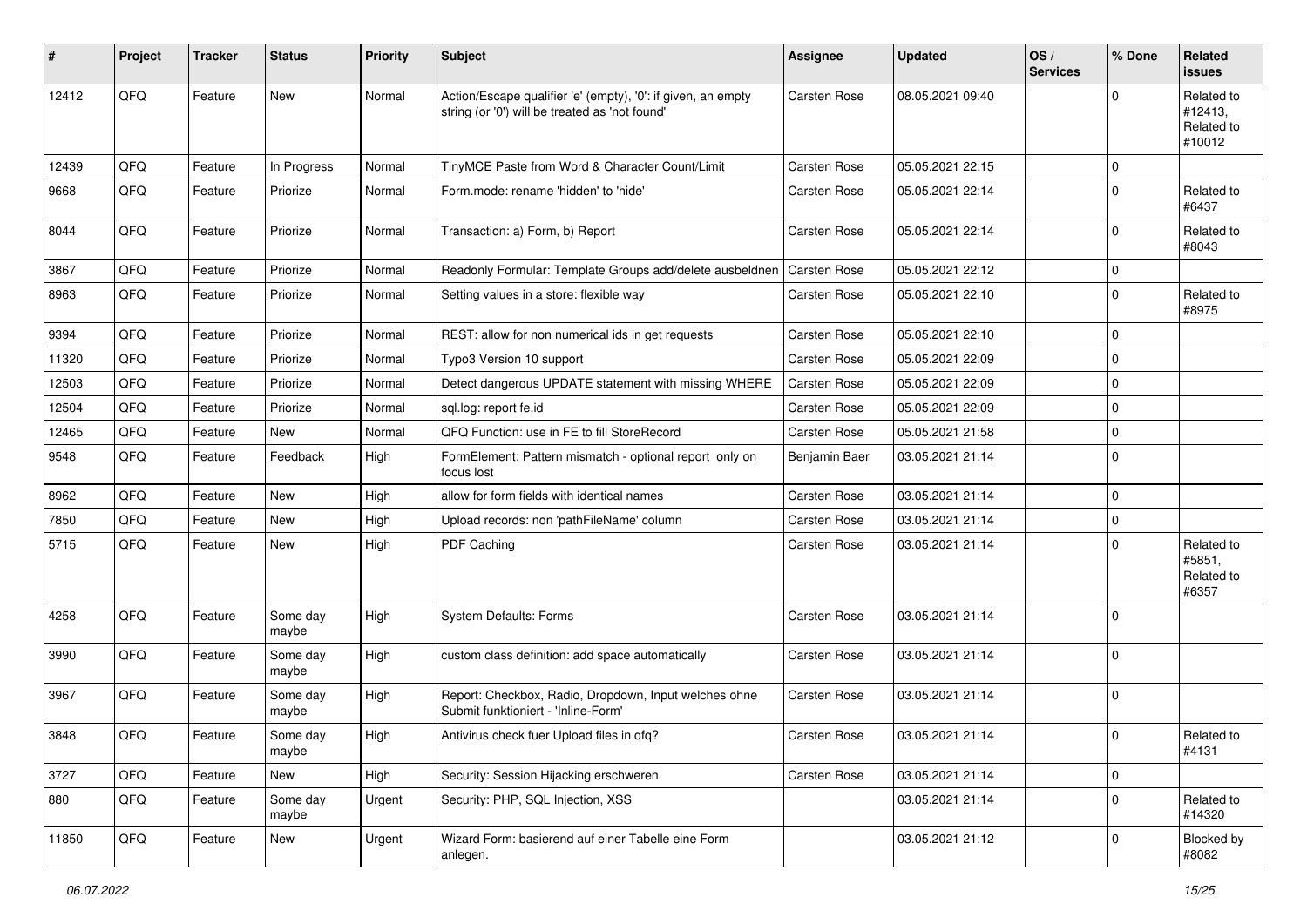| #     | Project | <b>Tracker</b> | <b>Status</b>     | <b>Priority</b> | <b>Subject</b>                                                                                             | <b>Assignee</b>                                        | <b>Updated</b>   | OS/<br><b>Services</b> | % Done      | Related<br><b>issues</b>                      |                      |
|-------|---------|----------------|-------------------|-----------------|------------------------------------------------------------------------------------------------------------|--------------------------------------------------------|------------------|------------------------|-------------|-----------------------------------------------|----------------------|
| 10345 | QFQ     | Feature        | New               | Normal          | Templates - Patterns QFQ Style                                                                             |                                                        | 03.05.2021 21:01 |                        | $\Omega$    | Related to<br>#10713                          |                      |
| 12119 | QFQ     | Feature        | New               | Normal          | AS paged: error message missing if there ist no 'r' argument.                                              | Carsten Rose                                           | 03.05.2021 20:51 |                        | $\Omega$    |                                               |                      |
| 12163 | QFQ     | Feature        | <b>New</b>        | Normal          | Checkbox: table wrap                                                                                       | Carsten Rose                                           | 03.05.2021 20:51 |                        | $\Omega$    |                                               |                      |
| 11955 | QFQ     | Feature        | New               | Normal          | subrecord: new title option to set <th> attributes - e.g. to<br/>customize tablesorter options.</th>       | attributes - e.g. to<br>customize tablesorter options. | Carsten Rose     | 03.05.2021 20:47       |             | $\Omega$                                      | Related to<br>#11775 |
| 11747 | QFQ     | Feature        | <b>New</b>        | Normal          | Maintenance Page with Redirect                                                                             | Carsten Rose                                           | 03.05.2021 20:47 |                        | $\Omega$    | Related to<br>#11741                          |                      |
| 4194  | QFQ     | Feature        | In Progress       | Normal          | Bootstrap 4 ist jetzt offiziel                                                                             |                                                        | 03.05.2021 20:47 |                        | $\Omega$    | Related to<br>#10114                          |                      |
| 12480 | QFQ     | Feature        | <b>New</b>        | Normal          | If QFQ upgrade is running, block further request                                                           | Carsten Rose                                           | 03.05.2021 20:45 |                        | $\Omega$    |                                               |                      |
| 12477 | QFQ     | Feature        | New               | Normal          | Support for refactoring: Form, FormElement, diverse<br>Tabellen/Spalten, tt-content Records                | Carsten Rose                                           | 03.05.2021 20:45 |                        | $\Omega$    |                                               |                      |
| 12474 | QFQ     | Feature        | <b>New</b>        | Normal          | Check BaseConfigURL if it is given and the the last char is '/'                                            | Carsten Rose                                           | 03.05.2021 20:45 |                        | $\Omega$    |                                               |                      |
| 12413 | QFQ     | Feature        | <b>New</b>        | Normal          | STORE_TYPO3: enhance for {{be_users.email:T}},<br>{{fe users.email:T}}                                     | Carsten Rose                                           | 03.05.2021 20:45 |                        | $\Omega$    | Related to<br>#12412,<br>Related to<br>#10012 |                      |
| 12400 | QFQ     | Feature        | <b>New</b>        | Normal          | Tutorial ist in QFQ Doku, Wird in der Suche gefunden, es gibt<br>aber kein Menupunkt - Inhalt ueberpruefen | Carsten Rose                                           | 03.05.2021 20:45 |                        | $\Omega$    |                                               |                      |
| 12269 | QFQ     | Feature        | <b>New</b>        | Normal          | 2FA - Login                                                                                                | Carsten Rose                                           | 03.05.2021 20:45 |                        | $\Omega$    |                                               |                      |
| 12162 | QFQ     | Feature        | New               | Normal          | FE.type=sendmail: personalized mailing (several mails) via<br>template                                     | Carsten Rose                                           | 03.05.2021 20:45 |                        | $\Omega$    |                                               |                      |
| 12156 | QFQ     | Feature        | <b>New</b>        | Normal          | Form: Optional disable 'leave page'                                                                        |                                                        | 03.05.2021 20:45 |                        | $\mathbf 0$ |                                               |                      |
| 12109 | QFQ     | Feature        | New               | Normal          | Donwload Link: Plain, SIP, Persistent Link, Peristent SIP -<br>new notation                                | Carsten Rose                                           | 03.05.2021 20:45 |                        | $\Omega$    | Related to<br>#12085                          |                      |
| 7278  | QFQ     | Feature        | Some day<br>maybe | Normal          | Form: Wert vordefinieren der immer gesetzt wird                                                            |                                                        | 02.05.2021 09:27 |                        | $\Omega$    |                                               |                      |
| 12135 | QFQ     | Feature        | <b>New</b>        | Normal          | Subrecord: Notiz                                                                                           |                                                        | 24.04.2021 16:58 |                        | $\Omega$    |                                               |                      |
| 12330 | QFQ     | Feature        | New               | Normal          | Copy to input field / text area / TinyMCE                                                                  | Carsten Rose                                           | 07.04.2021 09:01 |                        | $\Omega$    |                                               |                      |
| 10080 | QFQ     | Feature        | <b>New</b>        | Normal          | Popup on 'save' / 'close': configure dialog (answer<br>yes/no/cancle/)                                     | Carsten Rose                                           | 28.03.2021 20:52 |                        | $\Omega$    | Is duplicate<br>of #12262                     |                      |
| 10714 | QFQ     | Feature        | New               | Normal          | multi Table Form                                                                                           | Carsten Rose                                           | 16.03.2021 18:44 |                        | 0           |                                               |                      |
| 8217  | QFQ     | Feature        | New               | Normal          | if-elseif-else construct                                                                                   | Carsten Rose                                           | 16.03.2021 18:41 |                        | 0           | Related to<br>#10716                          |                      |
| 11516 | QFQ     | Feature        | New               | Normal          | Multi Page Form (Previous/Next Buttons)                                                                    | Carsten Rose                                           | 16.03.2021 17:52 |                        | 0           |                                               |                      |
| 12146 | QFQ     | Feature        | New               | Normal          | Autocron Job: Anzeigen wann der naechste Job ausgefuehrt<br>wird, resp das er nicht ausgefuehrt wird       | Carsten Rose                                           | 15.03.2021 15:23 |                        | 0           |                                               |                      |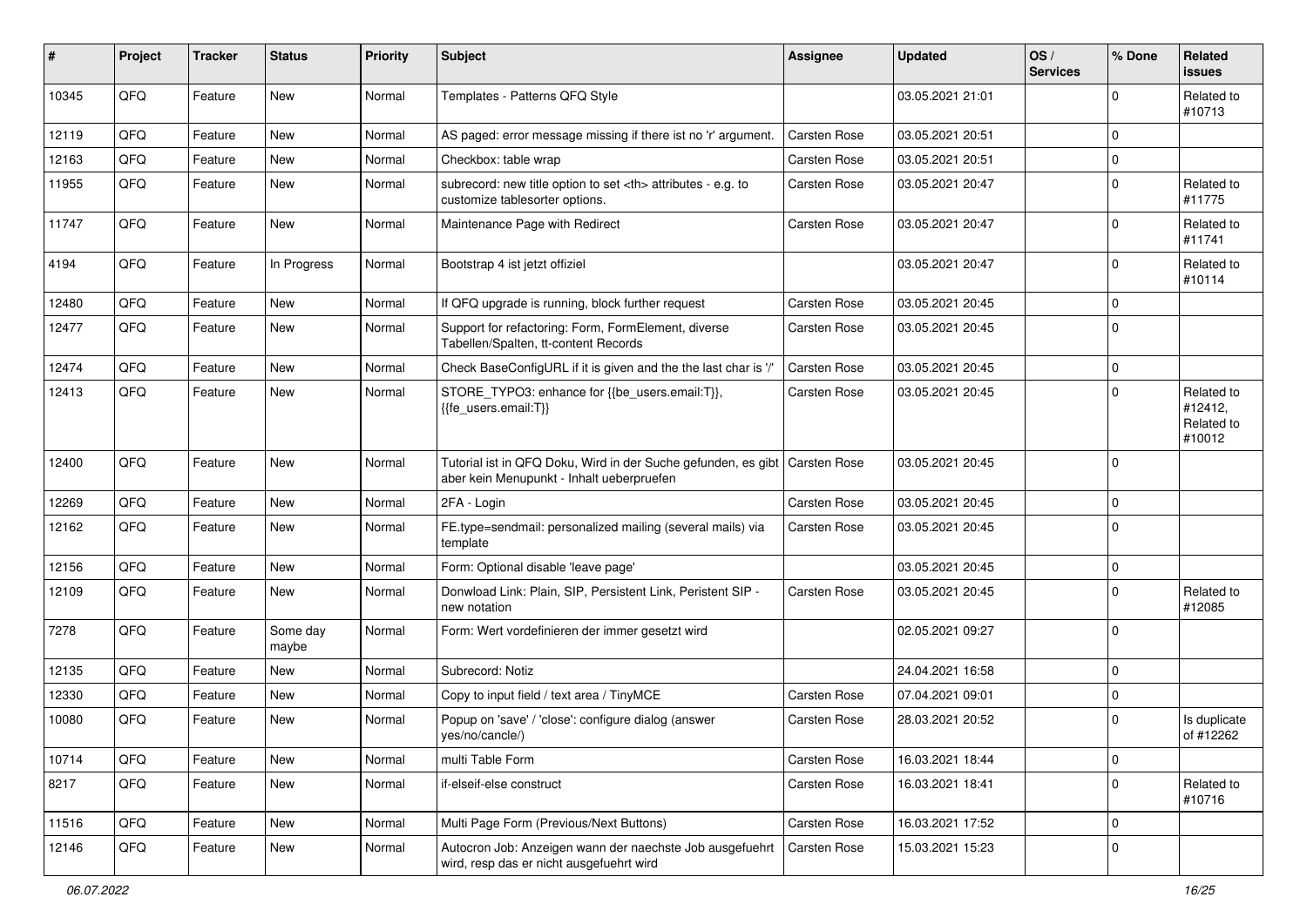| #     | Project | <b>Tracker</b> | <b>Status</b>     | <b>Priority</b> | <b>Subject</b>                                                             | <b>Assignee</b> | <b>Updated</b>   | OS/<br><b>Services</b> | % Done      | Related<br><b>issues</b> |
|-------|---------|----------------|-------------------|-----------------|----------------------------------------------------------------------------|-----------------|------------------|------------------------|-------------|--------------------------|
| 8187  | QFQ     | Feature        | New               | Normal          | Subrecord: enable/hide new button - make new/edit/delete<br>customizeable. | Carsten Rose    | 06.03.2021 18:44 |                        | $\mathbf 0$ | Related to<br>#11326     |
| 12039 | QFQ     | Feature        | New               | Normal          | Missing htmlSpecialChar() in pre processing on form submit                 |                 | 18.02.2021 00:09 |                        | $\mathbf 0$ | Related to<br>#14320     |
| 12024 | QFQ     | Feature        | New               | Normal          | Excel Export: text columns by default decode<br>htmlspeciachar()           | Carsten Rose    | 17.02.2021 23:55 |                        | $\mathbf 0$ | Related to<br>#12022     |
| 12038 | QFQ     | Feature        | <b>New</b>        | Normal          | a) STORE_VAR: filenameOnlyStripUniq, b) SP:<br>QSTRIPUNIQ()                |                 | 17.02.2021 23:55 |                        | $\mathbf 0$ |                          |
| 12023 | QFQ     | Feature        | <b>New</b>        | Normal          | MySQL Stored Precdure: QDECODESPECIALCHAR()                                | Carsten Rose    | 16.02.2021 11:16 |                        | $\mathbf 0$ | Related to<br>#12022     |
| 7229  | QFQ     | Feature        | Some day<br>maybe | Normal          | New FormElement.type: Button                                               |                 | 01.02.2021 12:32 |                        | $\mathbf 0$ |                          |
| 3880  | QFQ     | Feature        | Some day<br>maybe | Normal          | Form 'Form': anlegen einer Tabelle                                         |                 | 14.01.2021 10:12 |                        | $\mathbf 0$ |                          |
| 5695  | QFQ     | Feature        | In Progress       | Normal          | Multiform                                                                  | Carsten Rose    | 02.01.2021 18:38 |                        | $\mathbf 0$ |                          |
| 11775 | QFQ     | Feature        | New               | Normal          | Subrecord Tooltip pro Feld                                                 | Carsten Rose    | 18.12.2020 15:22 |                        | $\mathbf 0$ | Related to<br>#11955     |
| 11716 | QFQ     | Feature        | <b>New</b>        | Normal          | Form an beliebiger Stelle im Report anzeigen                               |                 | 09.12.2020 09:47 |                        | $\mathbf 0$ |                          |
| 11534 | QFQ     | Feature        | New               | Normal          | Report: Action on selected rows - Table batchprocessing<br>feature         |                 | 18.11.2020 08:15 |                        | $\mathbf 0$ |                          |
| 11535 | QFQ     | Feature        | New               | Normal          | Ability to create SQL columns in frontend QFQ forms                        |                 | 17.11.2020 12:11 |                        | $\mathbf 0$ |                          |
| 11523 | QFQ     | Feature        | New               | Normal          | Mit dynamic Update erkennen, ob Upload gemacht wurde                       | Carsten Rose    | 13.11.2020 15:07 |                        | $\mathbf 0$ | Related to<br>#9533      |
| 11504 | QFQ     | Feature        | New               | Normal          | Dynamic Update: Button text update for 'Save',' Close' &<br>'Delete'       | Carsten Rose    | 12.11.2020 23:44 |                        | $\mathbf 0$ |                          |
| 11076 | QFQ     | Feature        | In Progress       | Normal          | SELECT  AS _websocket                                                      | Carsten Rose    | 30.08.2020 17:49 |                        | $\mathbf 0$ | Related to<br>#13354     |
| 11080 | QFQ     | Feature        | <b>New</b>        | Normal          | Send MQTT messages                                                         | Carsten Rose    | 29.08.2020 19:49 |                        | $\mathbf 0$ |                          |
| 10996 | QFQ     | Feature        | <b>New</b>        | Normal          | Download video via sip: no seek                                            | Carsten Rose    | 12.08.2020 14:18 |                        | $\mathbf 0$ |                          |
| 10976 | QFQ     | Feature        | New               | Normal          | Excel Export Verbesserungen                                                | Carsten Rose    | 06.08.2020 10:56 |                        | $\mathbf 0$ |                          |
| 10874 | QFQ     | Feature        | <b>New</b>        | Normal          | Erstellen eines Foreign Keys in der Tabelle "FormElement"                  |                 | 13.07.2020 10:11 |                        | $\mathbf 0$ |                          |
| 10819 | QFQ     | Feature        | New               | Normal          | Persistent SIP - second try                                                | Carsten Rose    | 29.06.2020 23:02 |                        | $\mathbf 0$ | Related to<br>#6261      |
| 10763 | QFQ     | Feature        | New               | Normal          | form accessed and submitted despite logout?                                |                 | 16.06.2020 11:43 |                        | $\pmb{0}$   |                          |
| 3432  | QFQ     | Feature        | New               | Normal          | subrecord: dynamicUpdate                                                   | Carsten Rose    | 11.06.2020 21:10 |                        | $\mathbf 0$ | Related to<br>#5691      |
| 10738 | QFQ     | Feature        | Some day<br>maybe | Normal          | CORS headers for external API requests                                     |                 | 10.06.2020 14:00 |                        | $\mathbf 0$ |                          |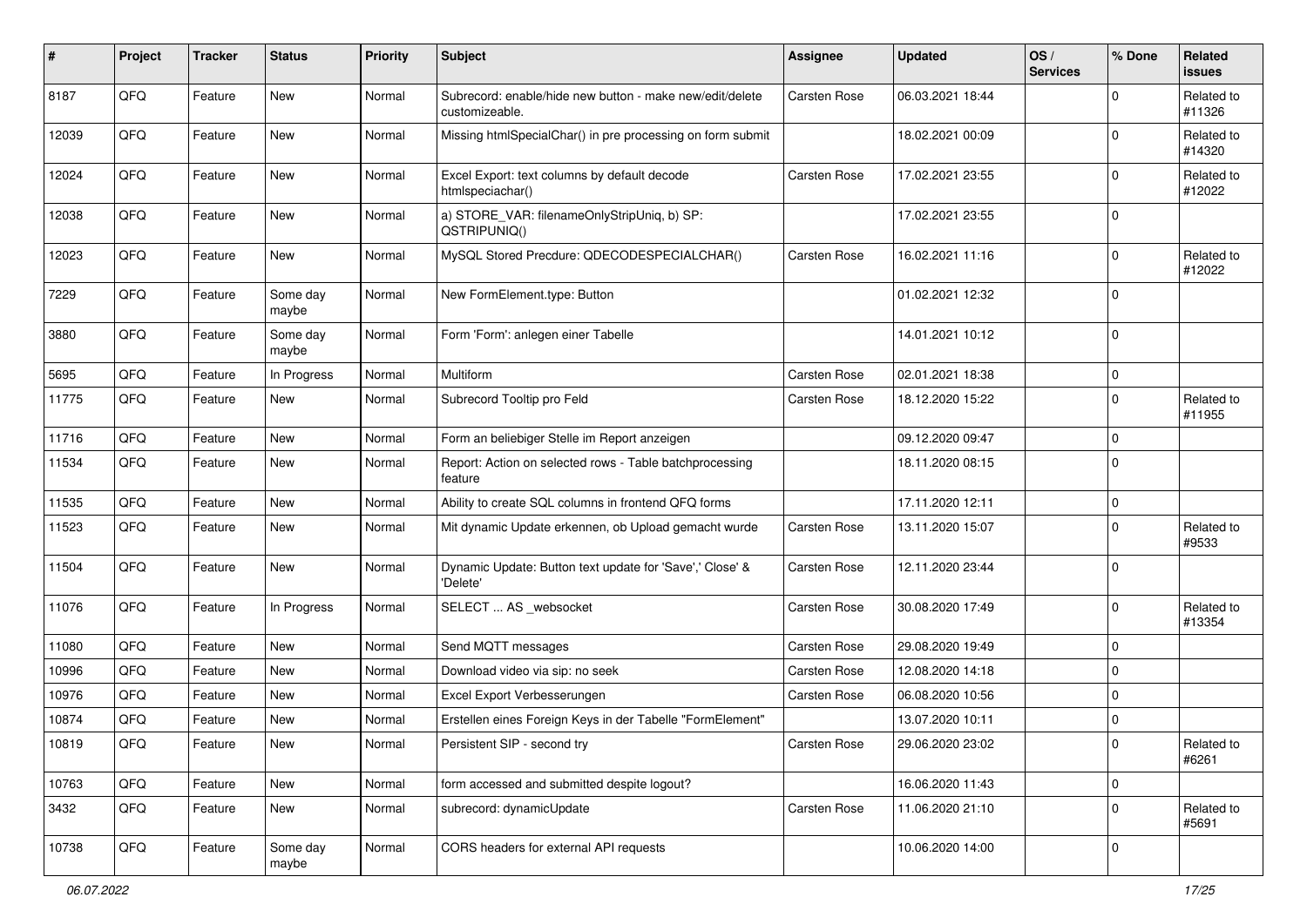| ∦     | Project | <b>Tracker</b> | <b>Status</b>     | <b>Priority</b> | Subject                                                                                                | Assignee            | <b>Updated</b>   | OS/<br><b>Services</b> | % Done      | <b>Related</b><br>issues                                             |
|-------|---------|----------------|-------------------|-----------------|--------------------------------------------------------------------------------------------------------|---------------------|------------------|------------------------|-------------|----------------------------------------------------------------------|
| 10005 | QFQ     | Feature        | Priorize          | Normal          | Report / special column name:  AS _calendar                                                            | Carsten Rose        | 03.06.2020 17:28 |                        | $\mathbf 0$ |                                                                      |
| 5345  | QFQ     | Feature        | New               | Normal          | Report: UPDATE / INSERT / DELETE statements should<br>trigger subqueries, depending on the result.     | Carsten Rose        | 27.05.2020 16:11 |                        | $\mathbf 0$ |                                                                      |
| 10593 | QFQ     | Feature        | New               | Normal          | label2: text behind input element                                                                      | Carsten Rose        | 16.05.2020 10:57 |                        | $\mathbf 0$ |                                                                      |
| 10443 | QFQ     | Feature        | In Progress       | Normal          | Konzept_api / _live                                                                                    | Carsten Rose        | 07.05.2020 09:39 |                        | $\Omega$    |                                                                      |
| 10384 | QFQ     | Feature        | New               | Normal          | Parameter Exchange QFQ Instances                                                                       |                     | 07.05.2020 09:38 |                        | $\mathbf 0$ |                                                                      |
| 10124 | QFQ     | Feature        | Feedback          | Normal          | qfq AAI-Login                                                                                          | Karin Niffeler      | 07.05.2020 09:36 |                        | $\Omega$    |                                                                      |
| 10119 | QFQ     | Feature        | New               | Normal          | Dropdown (selectlist) & TypeAhead: format and catagorize list                                          | Carsten Rose        | 07.05.2020 09:36 |                        | $\Omega$    |                                                                      |
| 4050  | QFQ     | Feature        | New               | Normal          | sql.log: 1) FormElement ID which causes a specific action,<br>2) Result in the same row.               | <b>Carsten Rose</b> | 15.04.2020 11:35 |                        | $\mathbf 0$ | Related to<br>#5458                                                  |
| 10003 | QFQ     | Feature        | Priorize          | Normal          | fieldset: stronger visualize group                                                                     | Benjamin Baer       | 12.02.2020 08:13 |                        | $\mathbf 0$ |                                                                      |
| 10015 | QFQ     | Feature        | Priorize          | Normal          | Monospace in Textarea                                                                                  | Carsten Rose        | 03.02.2020 13:40 |                        | $\mathbf 0$ |                                                                      |
| 9811  | QFQ     | Feature        | New               | Normal          | Report: tag every n'th row                                                                             | Carsten Rose        | 01.02.2020 23:22 |                        | $\Omega$    |                                                                      |
| 9781  | QFQ     | Feature        | New               | Normal          | Button: CSS class to make buttons smaller                                                              | Carsten Rose        | 01.02.2020 23:22 |                        | $\mathbf 0$ |                                                                      |
| 9707  | QFQ     | Feature        | New               | Normal          | SIP security: encode pageld and check pageld on decode                                                 | Carsten Rose        | 01.02.2020 23:22 |                        | 0           |                                                                      |
| 9706  | QFQ     | Feature        | New               | Normal          | Multi File Upload (hidden template group)                                                              | Carsten Rose        | 01.02.2020 23:22 |                        | $\Omega$    | Related to<br>#7521,<br>Related to<br>#5562,<br>Related to<br>#13330 |
| 9537  | QFQ     | Feature        | New               | Normal          | FormEditor: Edit fieldset in FrontEnd                                                                  | Carsten Rose        | 01.02.2020 23:22 |                        | $\mathbf 0$ |                                                                      |
| 9352  | QFQ     | Feature        | New               | Normal          | FE 'Native' fire slaveld, sqlAfter, sqlIns                                                             | Carsten Rose        | 01.02.2020 23:22 |                        | $\Omega$    |                                                                      |
| 9208  | QFQ     | Feature        | New               | Normal          | Manage 'recent' records                                                                                | Carsten Rose        | 01.02.2020 23:22 |                        | $\Omega$    |                                                                      |
| 9130  | QFQ     | Feature        | Some day<br>maybe | Normal          | tablesorter: Automatic Row numbering / Zeilenummer                                                     | Benjamin Baer       | 01.02.2020 23:22 |                        | $\mathbf 0$ |                                                                      |
| 9129  | QFQ     | Feature        | New               | Normal          | sqlValidate: Message as notification, not as error                                                     | Carsten Rose        | 01.02.2020 23:22 |                        | $\Omega$    | Related to<br>#9128                                                  |
| 9128  | QFQ     | Feature        | New               | Normal          | Error Message: not replaced variables- a) replace back to '{',<br>b) underline                         | Carsten Rose        | 01.02.2020 23:22 |                        | $\mathbf 0$ | Related to<br>#9129                                                  |
| 8975  | QFQ     | Feature        | New               | Normal          | Report Notation: 2.0                                                                                   | Carsten Rose        | 01.02.2020 23:22 |                        | $\mathbf 0$ | Related to<br>#8963                                                  |
| 8806  | QFQ     | Feature        | New               | Normal          | SQL Function nl2br                                                                                     | Carsten Rose        | 01.02.2020 23:22 |                        | $\mathbf 0$ |                                                                      |
| 8719  | QFQ     | Feature        | New               | Normal          | extraButtonLock: add support for 0/1                                                                   | Carsten Rose        | 01.02.2020 23:22 |                        | $\mathbf 0$ |                                                                      |
| 8336  | QFQ     | Feature        | New               | Normal          | Form > modified > Close New: a) Optional disable popup, b)<br>custom text, c) mode on save: close stay | Carsten Rose        | 01.02.2020 23:22 |                        | 0           | Related to<br>#8335                                                  |
| 8089  | QFQ     | Feature        | New               | Normal          | Copy/Paste for FormElements                                                                            | Carsten Rose        | 01.02.2020 23:22 |                        | $\mathbf 0$ |                                                                      |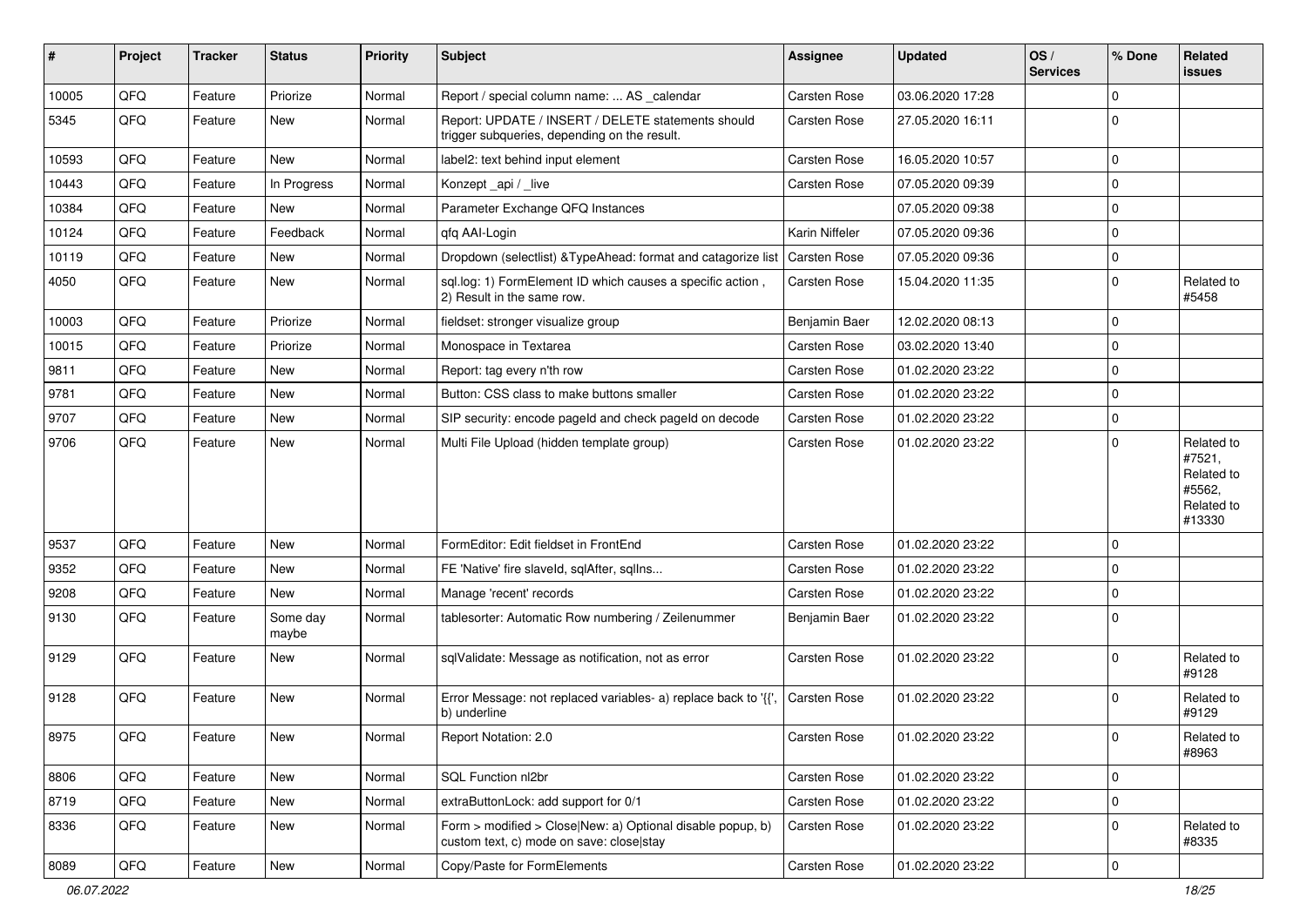| #    | Project | <b>Tracker</b> | <b>Status</b>     | <b>Priority</b> | Subject                                                                                                                    | Assignee            | <b>Updated</b>   | OS/<br><b>Services</b> | % Done      | <b>Related</b><br>issues  |
|------|---------|----------------|-------------------|-----------------|----------------------------------------------------------------------------------------------------------------------------|---------------------|------------------|------------------------|-------------|---------------------------|
| 7924 | QFQ     | Feature        | New               | Normal          | Radio/Checkbox with Tooltip                                                                                                | Carsten Rose        | 01.02.2020 23:22 |                        | $\mathbf 0$ |                           |
| 7812 | QFQ     | Feature        | New               | Normal          | FE 'Subrecord' - new option 'subrecordShowFilter',<br>'subrecordPaging'                                                    | Carsten Rose        | 01.02.2020 23:22 |                        | $\mathbf 0$ |                           |
| 7730 | QFQ     | Feature        | Priorize          | Normal          | SELECT Box: title in between                                                                                               | Benjamin Baer       | 01.02.2020 23:22 |                        | $\mathbf 0$ |                           |
| 7520 | QFQ     | Feature        | New               | Normal          | QR Code:  AS _qr ( AS _link)                                                                                               | Carsten Rose        | 01.02.2020 23:22 |                        | $\Omega$    |                           |
| 7519 | QFQ     | Feature        | New               | Normal          | Select: Multi                                                                                                              | <b>Carsten Rose</b> | 01.02.2020 23:22 |                        | $\mathbf 0$ |                           |
| 7109 | QFQ     | Feature        | New               | Normal          | Dynamic Updates: row/element hide                                                                                          | Carsten Rose        | 01.02.2020 23:22 |                        | $\mathbf 0$ | Has<br>duplicate<br>#4081 |
| 6250 | QFQ     | Feature        | In Progress       | Normal          | Enhance layout: a) Subrecord, b) Subrecord-Title                                                                           | Carsten Rose        | 01.02.2020 23:22 |                        | $\mathbf 0$ | Related to<br>#5391       |
| 4082 | QFQ     | Feature        | New               | Normal          | Dynamic Update: modeSql - useful default                                                                                   | Carsten Rose        | 01.02.2020 23:22 |                        | $\mathbf 0$ |                           |
| 9602 | QFQ     | Feature        | New               | Normal          | Form definition as JSON                                                                                                    | Carsten Rose        | 01.02.2020 23:21 |                        | $\mathbf 0$ | Related to<br>#9600       |
| 7683 | QFQ     | Feature        | New               | Normal          | Special column names in '{{ SELECT  AS _link }}' should<br>be detected                                                     | Carsten Rose        | 01.02.2020 23:21 |                        | $\mathbf 0$ |                           |
| 7681 | QFQ     | Feature        | New               | Normal          | Optional switch off 'check for modified record'                                                                            | <b>Carsten Rose</b> | 01.02.2020 23:21 |                        | $\mathbf 0$ |                           |
| 7521 | QFQ     | Feature        | New               | Normal          | TemplateGroup: fe.type=upload                                                                                              | Carsten Rose        | 01.02.2020 23:21 |                        | 0           | Related to<br>#9706       |
| 7481 | QFQ     | Feature        | New               | Normal          | Detect 'BaseUrl' automatically                                                                                             | Carsten Rose        | 01.02.2020 23:21 |                        | $\mathbf 0$ |                           |
| 7342 | QFQ     | Feature        | New               | Normal          | add content $=$ hide this                                                                                                  | Carsten Rose        | 01.02.2020 23:21 |                        | $\mathbf 0$ |                           |
| 7280 | QFQ     | Feature        | New               | Normal          | recently used table                                                                                                        | Carsten Rose        | 01.02.2020 23:21 |                        | $\mathbf 0$ |                           |
| 7239 | QFQ     | Feature        | New               | Normal          | TinyMCE: html tag whitelist                                                                                                | Carsten Rose        | 01.02.2020 23:21 |                        | $\Omega$    | Related to<br>#14320      |
| 7175 | QFQ     | Feature        | New               | Normal          | Upload: md5 hash as filename                                                                                               | Carsten Rose        | 01.02.2020 23:21 |                        | $\mathbf 0$ |                           |
| 7119 | QFQ     | Feature        | New               | Normal          | Upload: scaleDownWidth, scaleDownHeight                                                                                    | Carsten Rose        | 01.02.2020 23:21 |                        | $\Omega$    |                           |
| 7102 | QFQ     | Feature        | New               | Normal          | Comment sign in report: '#' and '--'                                                                                       | Carsten Rose        | 01.02.2020 23:21 |                        | $\mathbf 0$ |                           |
| 7099 | QFQ     | Feature        | New               | Normal          | Redesign FormEditor                                                                                                        | Carsten Rose        | 01.02.2020 23:21 |                        | 0           |                           |
| 6972 | QFQ     | Feature        | Some day<br>maybe | Normal          | Fabric Clipboard / cross browser tab                                                                                       | Benjamin Baer       | 01.02.2020 23:21 |                        | $\mathbf 0$ |                           |
| 6970 | QFQ     | Feature        | Some day<br>maybe | Normal          | tablesorter: default fuer 'sortReset' aendern von 'Ctrl' zu 'Alt'                                                          | Benjamin Baer       | 01.02.2020 23:21 |                        | 0           |                           |
| 6855 | QFQ     | Feature        | New               | Normal          | With {{feUser:U}}!={{feUser:T}}: Save / Delete: only possible<br>with {{feUserSave:U}}='yes' and '{{feUserDelete:U}}='yes' | Carsten Rose        | 01.02.2020 23:21 |                        | $\mathbf 0$ |                           |
| 6765 | QFQ     | Feature        | New               | Normal          | Moeglichkeit via QFQ eigene Logs zu schreiben                                                                              | Carsten Rose        | 01.02.2020 23:21 |                        | $\mathbf 0$ |                           |
| 6594 | QFQ     | Feature        | New               | Normal          | Excel: on download, check if there is a valid sip                                                                          | Carsten Rose        | 01.02.2020 23:21 |                        | $\mathbf 0$ |                           |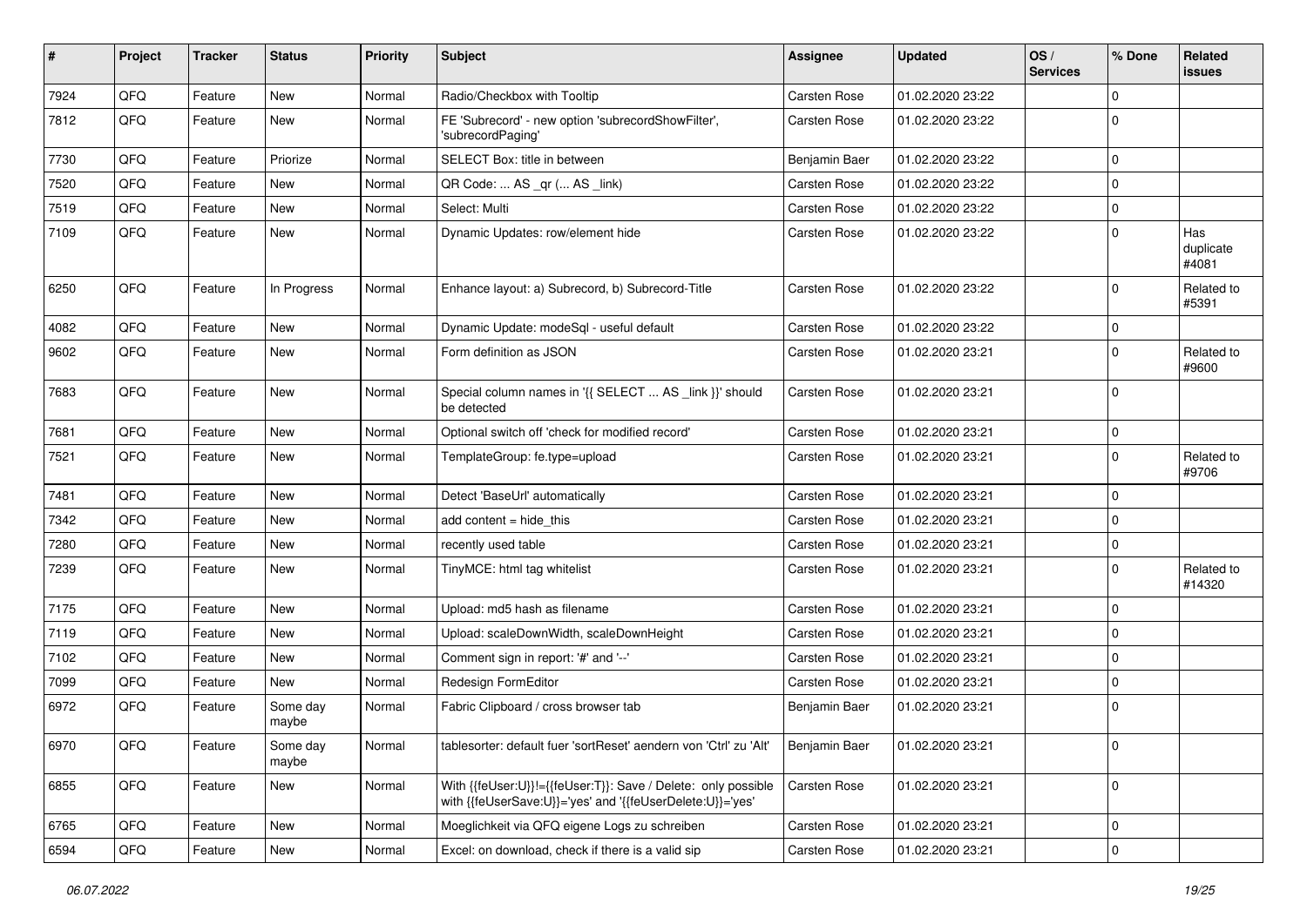| #    | Project | <b>Tracker</b> | <b>Status</b>     | <b>Priority</b> | <b>Subject</b>                                                                                                                                                | <b>Assignee</b> | <b>Updated</b>   | OS/<br><b>Services</b> | % Done      | Related<br>issues                           |
|------|---------|----------------|-------------------|-----------------|---------------------------------------------------------------------------------------------------------------------------------------------------------------|-----------------|------------------|------------------------|-------------|---------------------------------------------|
| 6437 | QFQ     | Feature        | New               | Normal          | Neuer Mode Button bei FormElementen                                                                                                                           | Carsten Rose    | 01.02.2020 23:21 |                        | 0           | Related to<br>#9668.<br>Blocked by<br>#9678 |
| 6292 | QFQ     | Feature        | New               | Normal          | Download: File speichern mit Hash aber original Filename in<br>der Datenbank vermerken fuer Downloads                                                         | Carsten Rose    | 01.02.2020 23:21 |                        | $\mathbf 0$ |                                             |
| 6289 | QFQ     | Feature        | New               | Normal          | Form: Log                                                                                                                                                     | Carsten Rose    | 01.02.2020 23:21 |                        | $\pmb{0}$   |                                             |
| 5131 | QFQ     | Feature        | New               | Normal          | Activate Spin Gear ('wait/busy' indicator) via LINK attribute                                                                                                 | Carsten Rose    | 01.02.2020 23:21 |                        | $\pmb{0}$   |                                             |
| 4250 | QFQ     | Feature        | New               | Normal          | AutoCron in QFQ via PHP                                                                                                                                       | Carsten Rose    | 01.02.2020 23:21 |                        | $\mathbf 0$ | Related to<br>#3292,<br>Related to<br>#3291 |
| 3504 | QFQ     | Feature        | New               | Normal          | Logging: welche Action FEs werden wann wie ausgefuehrt                                                                                                        | Carsten Rose    | 01.02.2020 23:21 |                        | $\mathbf 0$ | Related to<br>#5458,<br>Related to<br>#4092 |
| 5892 | QFQ     | Feature        | Some day<br>maybe | Normal          | QFQ should use T3 API to manipulate FE GROUP<br>membership                                                                                                    |                 | 01.02.2020 23:20 |                        | $\mathbf 0$ |                                             |
| 5480 | QFQ     | Feature        | Some day<br>maybe | Normal          | QFQ: Dokumentation mit Screenshots versehen                                                                                                                   | Carsten Rose    | 01.02.2020 23:20 |                        | $\mathbf 0$ | Related to<br>#9879                         |
| 5452 | QFQ     | Feature        | Some day<br>maybe | Normal          | Thumbnails from PDF: bad quality                                                                                                                              |                 | 01.02.2020 23:20 |                        | $\mathbf 0$ |                                             |
| 4719 | QFQ     | Feature        | Some day<br>maybe | Normal          | Custom Message in Client in case of 'Browser tab close,<br>modification will be lost'                                                                         |                 | 01.02.2020 23:20 |                        | $\mathbf 0$ |                                             |
| 4650 | QFQ     | Feature        | Some day<br>maybe | Normal          | Convert html to doc/rtf                                                                                                                                       | Carsten Rose    | 01.02.2020 23:20 |                        | $\mathbf 0$ | Related to<br>#10704                        |
| 4640 | QFQ     | Feature        | Some day<br>maybe | Normal          | Rename System Forms                                                                                                                                           |                 | 01.02.2020 23:20 |                        | $\mathbf 0$ |                                             |
| 4627 | QFQ     | Feature        | Some day<br>maybe | Normal          | dbupdate: all tables - check 'create', 'modified' if it is possible<br>to change to default 'CURRENT_TIMESTAMP' and modified<br>'ON UPDATE CURRENT_TIMESTAMP' |                 | 01.02.2020 23:20 |                        | $\mathbf 0$ |                                             |
| 4626 | QFQ     | Feature        | Some day<br>maybe | Normal          | Mobile View: 'classBody=qfq-form-right' makes no sense                                                                                                        |                 | 01.02.2020 23:20 |                        | $\mathbf 0$ |                                             |
| 4551 | QFQ     | Feature        | Some day<br>maybe | Normal          | Set 'pills' via dynamicUpdate to show/hide/disabled                                                                                                           |                 | 01.02.2020 23:20 |                        | $\mathbf 0$ | Related to<br>#3752                         |
| 4536 | QFQ     | Feature        | Some day<br>maybe | Normal          | FE upload: problem with delete if mutliple uploads an<br>FE.name="                                                                                            |                 | 01.02.2020 23:20 |                        | $\mathbf 0$ |                                             |
| 4446 | QFG     | Feature        | Some day<br>maybe | Normal          | New FE get same feldContainerId as last modifed FE                                                                                                            |                 | 01.02.2020 23:20 |                        | $\pmb{0}$   |                                             |
| 4443 | QFQ     | Feature        | Some day<br>maybe | Normal          | Form: multiple secondary tables                                                                                                                               |                 | 01.02.2020 23:20 |                        | $\pmb{0}$   |                                             |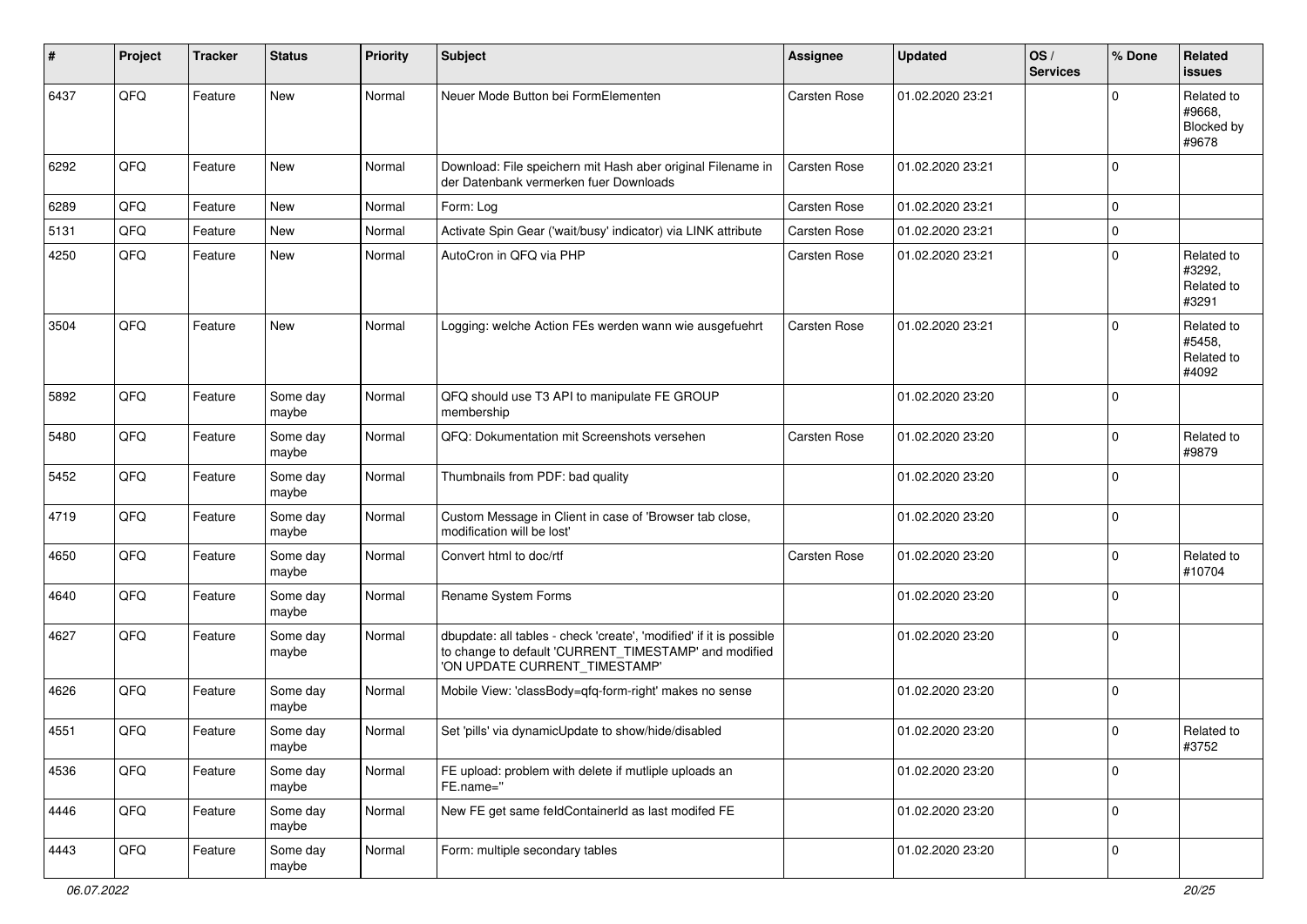| #    | Project | <b>Tracker</b> | <b>Status</b>     | <b>Priority</b> | <b>Subject</b>                                                                                                          | <b>Assignee</b>     | <b>Updated</b>   | OS/<br><b>Services</b> | % Done      | Related<br><b>issues</b>                    |
|------|---------|----------------|-------------------|-----------------|-------------------------------------------------------------------------------------------------------------------------|---------------------|------------------|------------------------|-------------|---------------------------------------------|
| 4365 | QFQ     | Feature        | Some day<br>maybe | Normal          | Multi Language: new way of config                                                                                       | <b>Carsten Rose</b> | 01.02.2020 23:20 |                        | $\Omega$    |                                             |
| 4343 | QFQ     | Feature        | Some day<br>maybe | Normal          | Link: Classifier to add 'attributes'                                                                                    | <b>Carsten Rose</b> | 01.02.2020 23:20 |                        | $\mathbf 0$ | Related to<br>#14077                        |
| 5851 | QFQ     | Feature        | Some day<br>maybe | Normal          | Queue System implementieren: MQTT, RabbitMQ                                                                             |                     | 01.02.2020 23:20 |                        | $\mathbf 0$ | Related to<br>#5715                         |
| 5850 | QFQ     | Feature        | Some day<br>maybe | Normal          | Deployment: In QFQ Doc best practice fuer zeitgemaesses<br>Deployment beschreiben                                       |                     | 01.02.2020 23:20 |                        | $\mathbf 0$ |                                             |
| 5665 | QFQ     | Feature        | Some day<br>maybe | Normal          | Versuch das '{{!' nicht mehr noetig ist.                                                                                | Carsten Rose        | 01.02.2020 23:20 |                        | $\mathbf 0$ | Related to<br>#7432,<br>Related to<br>#7434 |
| 5455 | QFQ     | Feature        | Some day<br>maybe | Normal          | Mail Redirects grld abhaengig                                                                                           |                     | 01.02.2020 23:20 |                        | $\mathbf 0$ |                                             |
| 5428 | QFQ     | Feature        | Some day<br>maybe | Normal          | secure thumbnail: late render on access.                                                                                | <b>Carsten Rose</b> | 01.02.2020 23:20 |                        | $\pmb{0}$   |                                             |
| 5342 | QFQ     | Feature        | Some day<br>maybe | Normal          | link - with HTML Attributes                                                                                             |                     | 01.02.2020 23:20 |                        | $\mathbf 0$ | Related to<br>#14077                        |
| 5024 | QFQ     | Feature        | Some day<br>maybe | Normal          | Fabric: Generate PDF with edits                                                                                         | Benjamin Baer       | 01.02.2020 23:20 |                        | $\mathbf 0$ | Related to<br>#10704                        |
| 4816 | QFQ     | Feature        | Some day<br>maybe | Normal          | Templates for QFQ Reports (Tables, Radios, )                                                                            |                     | 01.02.2020 23:20 |                        | $\Omega$    |                                             |
| 4757 | QFQ     | Feature        | Some day<br>maybe | Normal          | Test subrecord: download links ok? Links ok?                                                                            | <b>Carsten Rose</b> | 01.02.2020 23:20 |                        | $\mathbf 0$ |                                             |
| 4652 | QFQ     | Feature        | Some day<br>maybe | Normal          | UZH CD: Weiterleitung auf benutzerdefinierte 403/404 Seite                                                              | <b>Carsten Rose</b> | 01.02.2020 23:20 |                        | $\mathbf 0$ |                                             |
| 4439 | QFQ     | Feature        | Some day<br>maybe | Normal          | Log: report all actions fired by an FE Element, incl. the<br>original directive (slaveld, sqllnsert, )                  |                     | 01.02.2020 23:20 |                        | $\Omega$    | Related to<br>#4432.<br>Related to<br>#5458 |
| 4435 | QFQ     | Feature        | Some day<br>maybe | Normal          | Report: striptags - specify allowed tags                                                                                |                     | 01.02.2020 23:20 |                        | $\pmb{0}$   |                                             |
| 4433 | QFQ     | Feature        | Some day<br>maybe | Normal          | og when SIP will be destroyed by QFQ for any (security)<br>reason                                                       |                     | 01.02.2020 23:20 |                        | $\mathbf 0$ | Related to<br>#4432,<br>Related to<br>#5458 |
| 4330 | QFQ     | Feature        | Some day<br>maybe | Normal          | Error Message: report missing {{ / }} in sqlUpdate, sqlInsert,<br>sqlDelete, sqlAfter, sqlBefore in FE action elements. | Carsten Rose        | 01.02.2020 23:20 |                        | $\Omega$    |                                             |
| 1234 | QFQ     | Feature        | Some day<br>maybe | Normal          | QF: Record numbering: Im Grid soll in Spalte 1 optional die<br>laufende Nummer der Records angezeigt werden.            |                     | 01.02.2020 23:20 |                        | $\mathbf 0$ |                                             |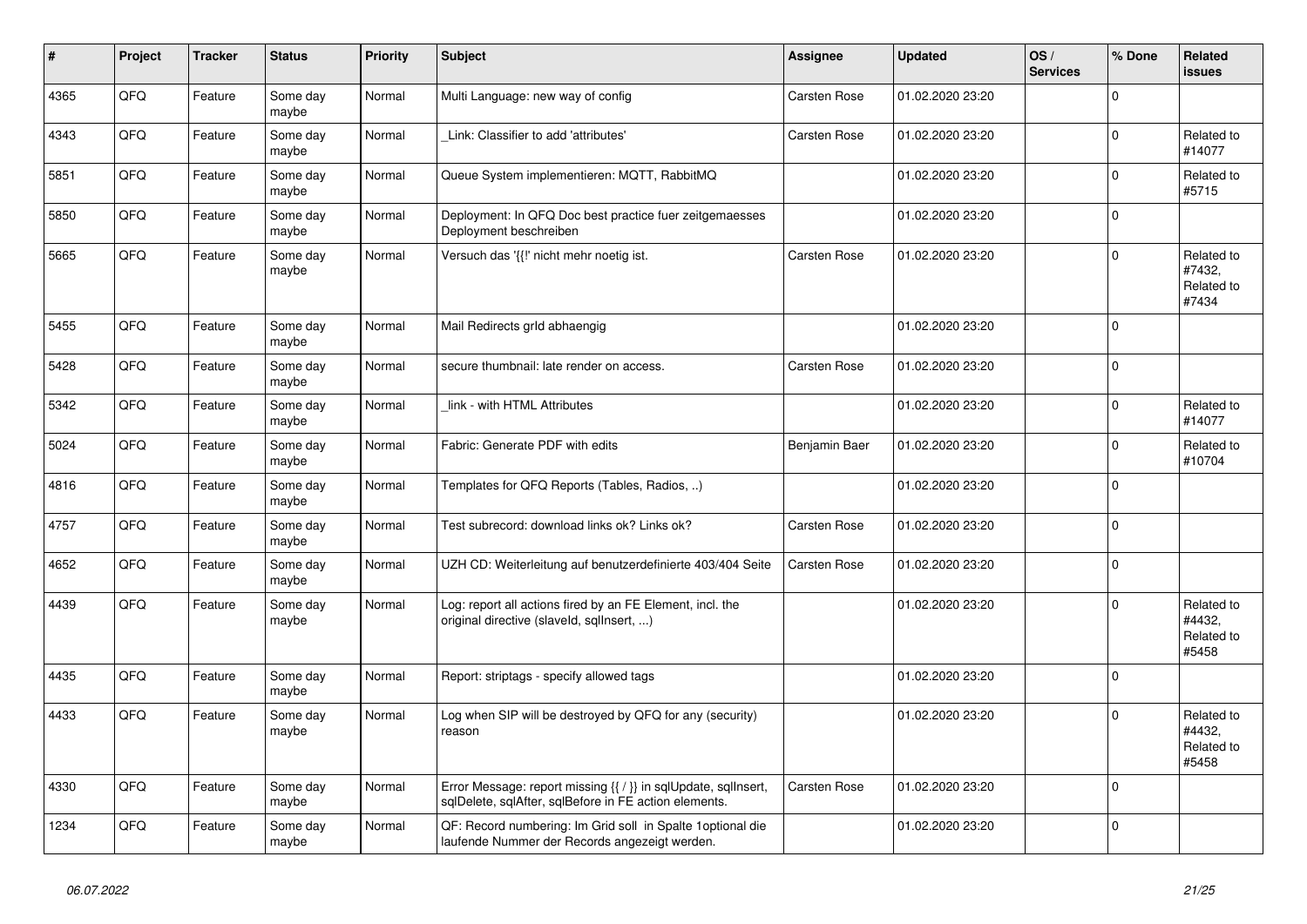| $\#$ | Project | <b>Tracker</b> | <b>Status</b>     | <b>Priority</b> | <b>Subject</b>                                                                   | <b>Assignee</b> | <b>Updated</b>   | OS/<br><b>Services</b> | % Done         | Related<br><b>issues</b> |
|------|---------|----------------|-------------------|-----------------|----------------------------------------------------------------------------------|-----------------|------------------|------------------------|----------------|--------------------------|
| 955  | QFQ     | Feature        | Some day<br>maybe | Normal          | QF: Notizen vor/nach dem Form                                                    |                 | 01.02.2020 23:20 |                        | $\Omega$       |                          |
| 8056 | QFQ     | Feature        | Some day<br>maybe | Normal          | Termin Organisation (Reservation)                                                |                 | 01.02.2020 23:19 |                        | $\mathbf 0$    | Related to<br>#8658      |
| 7921 | QFQ     | Feature        | Some day<br>maybe | Normal          | Rest API Export: URL kuerzer machen                                              |                 | 01.02.2020 23:19 |                        | $\Omega$       |                          |
| 7100 | QFQ     | Feature        | Some day<br>maybe | Normal          | Download: log access, max downloads, time limit                                  |                 | 01.02.2020 23:19 |                        | $\mathbf 0$    |                          |
| 6704 | QFQ     | Feature        | Some day<br>maybe | Normal          | Upload Mode: Bilder in Notizen rechts sollen aktuellen<br>Upload repräsentieren. |                 | 01.02.2020 23:19 |                        | $\mathbf 0$    | Related to<br>#3264      |
| 6084 | QFQ     | Feature        | Some day<br>maybe | Normal          | New escape type: 'D' - convert date                                              |                 | 01.02.2020 23:19 |                        | $\mathbf 0$    |                          |
| 5983 | QFQ     | Feature        | Some day<br>maybe | Normal          | Form Submit (save & update): normalize date/-time FE                             | Carsten Rose    | 01.02.2020 23:19 |                        | $\mathbf 0$    |                          |
| 5923 | QFQ     | Feature        | Some day<br>maybe | Normal          | fillStoreSystemBySqlLate                                                         |                 | 01.02.2020 23:19 |                        | $\mathbf 0$    |                          |
| 5895 | QFQ     | Feature        | Some day<br>maybe | Normal          | Tutorial: List of all QFQ Features                                               |                 | 01.02.2020 23:19 |                        | $\mathbf 0$    |                          |
| 5893 | QFQ     | Feature        | Some day<br>maybe | Normal          | Edit on double-click                                                             |                 | 01.02.2020 23:19 |                        | $\mathbf 0$    | Related to<br>#5894      |
| 5852 | QFQ     | Feature        | Some day<br>maybe | Normal          | Logging: mail.log / sql.log - im FE anzeigen und via AJAX<br>aktualisieren       | Carsten Rose    | 01.02.2020 23:19 |                        | $\mathbf 0$    | Related to<br>#5885      |
| 5805 | QFQ     | Feature        | Some day<br>maybe | Normal          | TypeAHead SQL value instead of key stored                                        |                 | 01.02.2020 23:19 |                        | $\Omega$       | Related to<br>#5444      |
| 5579 | QFQ     | Feature        | Some day<br>maybe | Normal          | Enhance Doc / Presentation: variable type 'link column type'                     | Carsten Rose    | 01.02.2020 23:19 |                        | $\mathbf 0$    |                          |
| 5389 | QFQ     | Feature        | Some day<br>maybe | Normal          | QFQ Design: Multline label / note                                                | Benjamin Baer   | 01.02.2020 23:19 |                        | $\mathbf 0$    |                          |
| 5132 | QFQ     | Feature        | Some day<br>maybe | Normal          | Error Message sendmail missing attachment: more details                          | Carsten Rose    | 01.02.2020 23:19 |                        | $\mathbf 0$    |                          |
| 4872 | QFQ     | Feature        | Some day<br>maybe | Normal          | Fields of Typo3 page available in STORE_TYPO3                                    | Carsten Rose    | 01.02.2020 23:19 |                        | $\mathbf 0$    |                          |
| 4869 | QFQ     | Feature        | Some day<br>maybe | Normal          | Dynamic Update (show, hide, readonly?, required?) for<br>Template Group Elements | Carsten Rose    | 01.02.2020 23:19 |                        | $\overline{0}$ | Related to<br>#4865      |
| 4606 | QFQ     | Feature        | Some day<br>maybe | Normal          | link: qualifier to render bootstrap button                                       | Carsten Rose    | 01.02.2020 23:19 |                        | $\mathbf 0$    |                          |
| 9968 | QFQ     | Feature        | Priorize          | Normal          | Tooltip in Links for Developer                                                   | Carsten Rose    | 01.02.2020 23:17 |                        | $\mathbf 0$    |                          |
| 8277 | QFQ     | Feature        | Priorize          | Normal          | fe.parameter.default=                                                            | Carsten Rose    | 01.02.2020 23:17 |                        | $\mathbf 0$    | Related to<br>#8113      |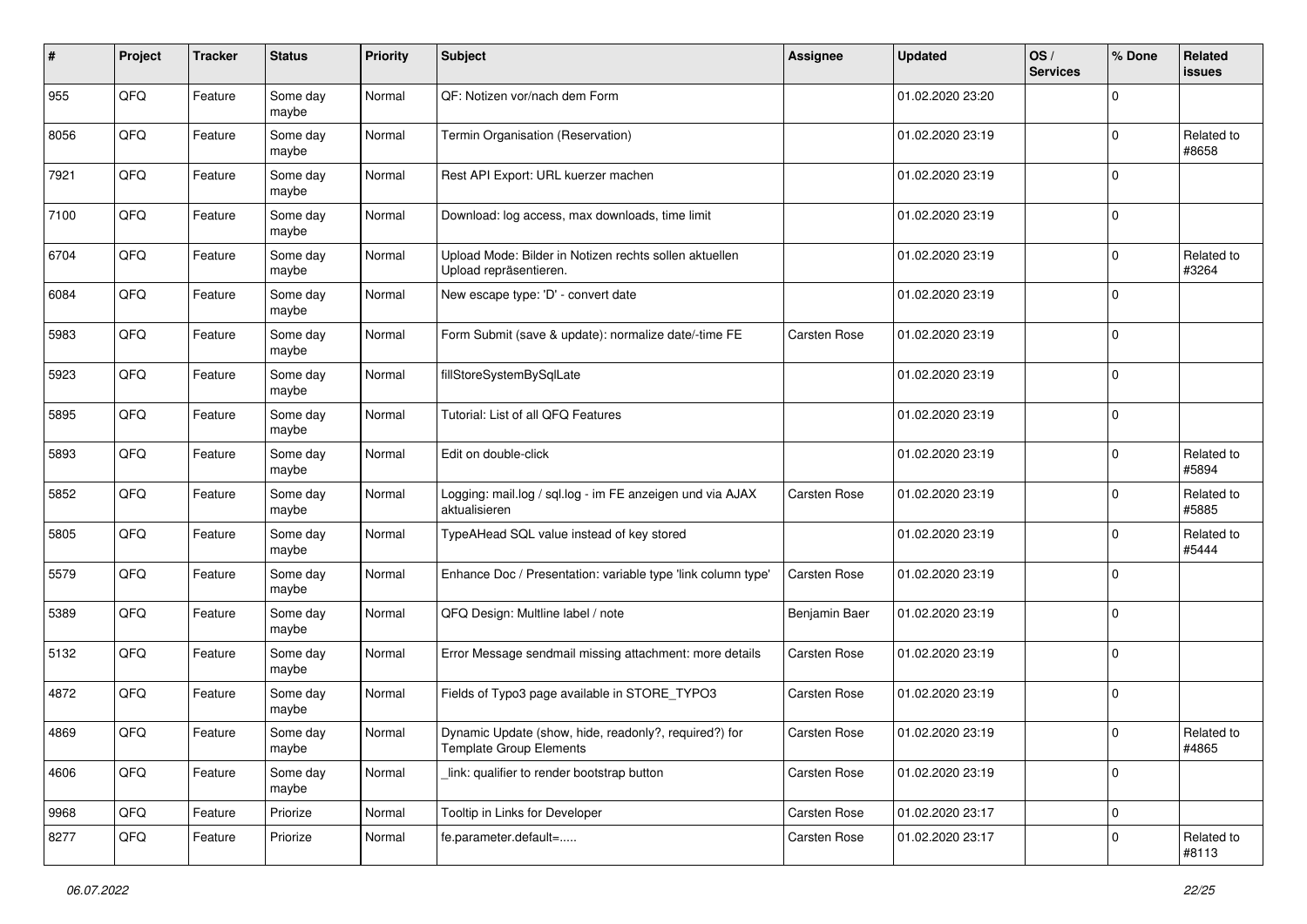| ∦     | Project | <b>Tracker</b> | <b>Status</b> | <b>Priority</b> | <b>Subject</b>                                                                                                                        | <b>Assignee</b>     | <b>Updated</b>   | OS/<br><b>Services</b> | % Done      | <b>Related</b><br><b>issues</b> |
|-------|---------|----------------|---------------|-----------------|---------------------------------------------------------------------------------------------------------------------------------------|---------------------|------------------|------------------------|-------------|---------------------------------|
| 9928  | QFQ     | Feature        | Priorize      | Normal          | SpecialColumnName: a) Deprecated: ' AS "_+tag "', b)<br>New: ' AS "_ <tag1><tag2>"</tag2></tag1>                                      | Carsten Rose        | 01.02.2020 23:17 |                        | $\Omega$    | Related to<br>#9929             |
| 10014 | QFQ     | Feature        | <b>New</b>    | Normal          | Manual.rst: describe behaviour and process order of<br>fillStoreVar, slaveId, sqlBefore,                                              | <b>Carsten Rose</b> | 01.02.2020 22:31 |                        | $\Omega$    |                                 |
| 9983  | QFQ     | Feature        | <b>New</b>    | Normal          | Report Notation: new keyword 'range'                                                                                                  | Carsten Rose        | 01.02.2020 15:55 |                        | $\Omega$    |                                 |
| 9900  | QFQ     | Feature        | Priorize      | Normal          | Generic API Call: tt-content record >> JSON                                                                                           | Carsten Rose        | 01.02.2020 10:13 |                        | $\Omega$    |                                 |
| 8585  | QFQ     | Feature        | Priorize      | Normal          | Enhance Error message for 'unknown form'                                                                                              | Carsten Rose        | 01.02.2020 10:13 |                        | $\mathbf 0$ |                                 |
| 8584  | QFQ     | Feature        | Priorize      | Normal          | FE 'Action' - never assign to Container (except Template<br>Group)                                                                    | <b>Carsten Rose</b> | 01.02.2020 10:13 |                        | $\mathbf 0$ |                                 |
| 8034  | QFQ     | Feature        | Priorize      | Normal          | FormElement 'data': 22.22.2222 should not be accepted                                                                                 | <b>Carsten Rose</b> | 01.02.2020 10:13 |                        | $\mathbf 0$ |                                 |
| 7630  | QFQ     | Feature        | Priorize      | Normal          | detailed error message for simple upload                                                                                              | <b>Carsten Rose</b> | 01.02.2020 10:13 |                        | $\Omega$    |                                 |
| 7522  | QFQ     | Feature        | Priorize      | Normal          | Inserting default index.html to folder (Avoid Apache Indexing)                                                                        | Carsten Rose        | 01.02.2020 10:13 |                        | $\Omega$    |                                 |
| 7290  | QFQ     | Feature        | Priorize      | Normal          | FormEditor: title as textarea if LEN(title)>60                                                                                        | Carsten Rose        | 01.02.2020 10:13 |                        | $\Omega$    | Blocked by<br>#7682             |
| 7217  | QFQ     | Feature        | Priorize      | Normal          | Download: notice User if `_sip=?` is missing                                                                                          | Carsten Rose        | 01.02.2020 10:13 |                        | $\Omega$    |                                 |
| 6998  | QFQ     | Feature        | Priorize      | Normal          | Form: with debug=on show column information as tooltip of<br>column label                                                             | <b>Carsten Rose</b> | 01.02.2020 10:13 |                        | $\Omega$    |                                 |
| 5942  | QFQ     | Feature        | Priorize      | Normal          | "L' and 'type': append to links, generate via ' link' by using 'u:"                                                                   | Carsten Rose        | 01.02.2020 10:13 |                        | $\Omega$    |                                 |
| 7920  | QFQ     | Feature        | <b>New</b>    | Normal          | FE: Syntax Highlight, Zeinlenumbruch                                                                                                  | <b>Carsten Rose</b> | 01.02.2020 10:03 |                        | $\mathbf 0$ |                                 |
| 5782  | QFQ     | Feature        | <b>New</b>    | Normal          | <b>NextCloud API</b>                                                                                                                  | Carsten Rose        | 01.02.2020 10:02 |                        | $\Omega$    |                                 |
| 7660  | QFQ     | Feature        | New           | Normal          | IMAP: import mails to DB, move / delete mails                                                                                         | <b>Carsten Rose</b> | 01.02.2020 09:52 |                        | $\mathbf 0$ |                                 |
| 9927  | QFQ     | Feature        | <b>New</b>    | Normal          | QFQ Update: a) Update nur machen wenn BE User<br>eingeloggt ist., b) Bei Fehler genaue Meldung welcher<br>Updateschritt Probleme hat. | Carsten Rose        | 22.01.2020 12:59 |                        | $\mathbf 0$ |                                 |
| 9853  | QFQ     | Feature        | <b>New</b>    | Normal          | Check das SQL / QFQ / Mail Logfile geschrieben wird                                                                                   |                     | 09.01.2020 11:15 |                        | $\Omega$    |                                 |
| 9777  | QFQ     | Feature        | New           | Normal          | Logging QFQ Variables                                                                                                                 | Carsten Rose        | 16.12.2019 17:17 |                        | $\mathbf 0$ |                                 |
| 8702  | QFQ     | Feature        | <b>New</b>    | Normal          | Load Record which is locked: missing user info                                                                                        | Carsten Rose        | 11.12.2019 16:16 |                        | $\Omega$    | Related to<br>#9789             |
| 7480  | QFQ     | Feature        | <b>New</b>    | Normal          | Record History (Undo / Redo)                                                                                                          | <b>Carsten Rose</b> | 11.12.2019 16:16 |                        | $\mathbf 0$ | Related to<br>#2361             |
| 6602  | QFQ     | Feature        | <b>New</b>    | Normal          | Formlet: in Report auf Mausklick ein mini-form oeffnen                                                                                | <b>Carsten Rose</b> | 11.12.2019 16:16 |                        | $\Omega$    |                                 |
| 4023  | QFQ     | Feature        | <b>New</b>    | Normal          | prepared statements - FE action: salveld, sqlInsert,<br>sqlUpdate, sqlDelete, sqlBefore, sqlAfter                                     | Carsten Rose        | 11.12.2019 16:15 |                        | $\mathbf 0$ |                                 |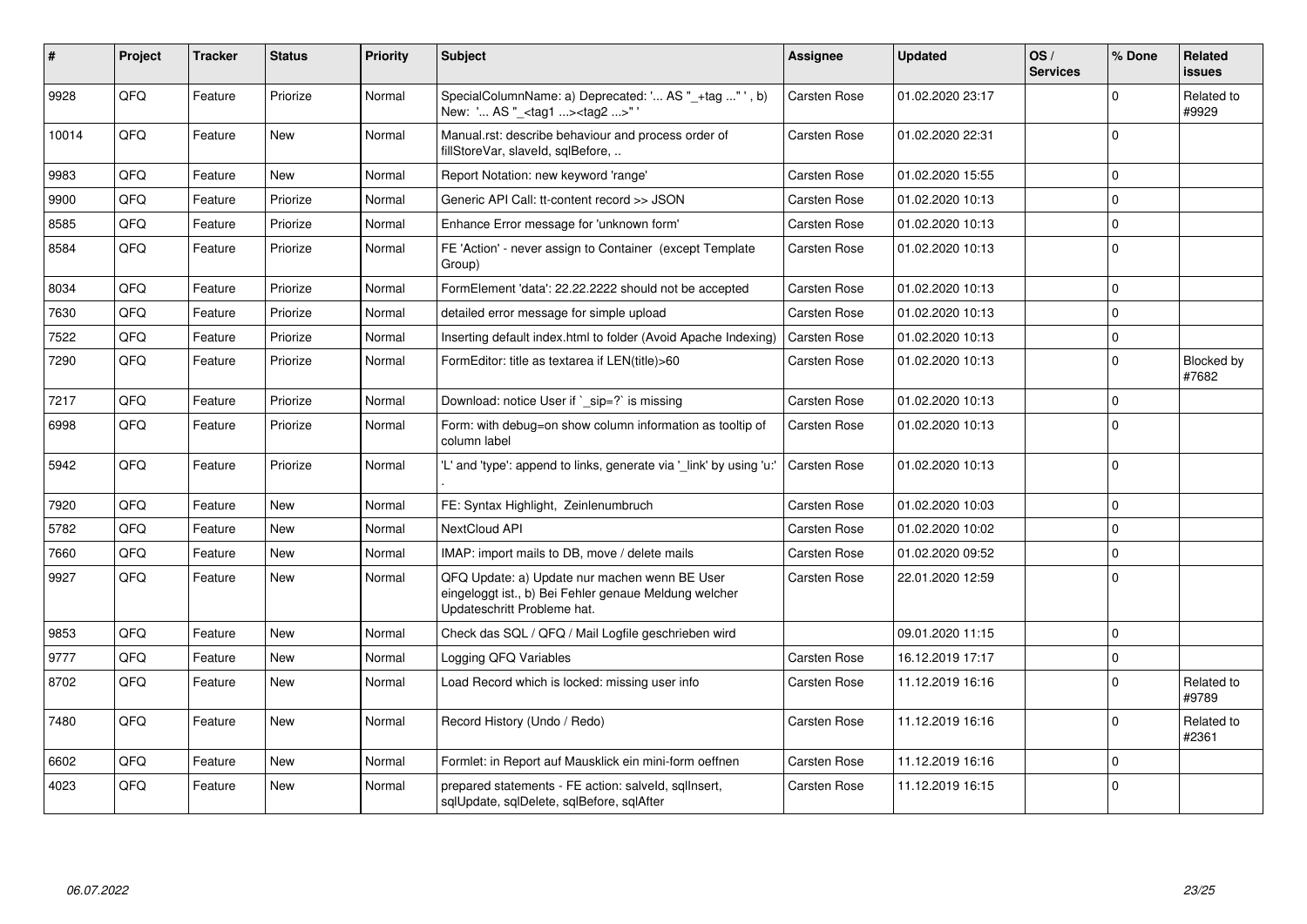| #    | Project | <b>Tracker</b> | <b>Status</b>     | <b>Priority</b> | <b>Subject</b>                                                                                                     | <b>Assignee</b> | <b>Updated</b>   | OS/<br><b>Services</b> | % Done      | Related<br>issues                           |
|------|---------|----------------|-------------------|-----------------|--------------------------------------------------------------------------------------------------------------------|-----------------|------------------|------------------------|-------------|---------------------------------------------|
| 2361 | QFQ     | Feature        | <b>New</b>        | Normal          | Logging wer/wann/wo welches Formular aufgerufen hat                                                                | Carsten Rose    | 11.12.2019 16:15 |                        | 0           | Related to<br>#4432.<br>Related to<br>#7480 |
| 3267 | QFQ     | Feature        | Some day<br>maybe | Normal          | 2 Forms auf einer Seite: real + Read only                                                                          | Carsten Rose    | 11.12.2019 16:03 |                        | $\mathbf 0$ |                                             |
| 3216 | QFQ     | Feature        | Some day<br>maybe | Normal          | dynamic update für checkbox label2                                                                                 | Carsten Rose    | 11.12.2019 16:03 |                        | $\mathbf 0$ | Related to<br>#2081                         |
| 2995 | QFQ     | Feature        | Some day<br>maybe | Normal          | Dropdown JQuery Plugin: 'chosen' - Moeglichkeit um Select<br>Listen mehr Funktion zu geben. Kein Bootstrap noetig. | Carsten Rose    | 11.12.2019 16:03 |                        | $\mathbf 0$ |                                             |
| 2950 | QFQ     | Feature        | Some day<br>maybe | Normal          | Inhalt QFQ Records als File                                                                                        |                 | 11.12.2019 16:03 |                        | $\mathbf 0$ |                                             |
| 2084 | QFQ     | Feature        | Some day<br>maybe | Normal          | Mailto mit encryption: Subrecord                                                                                   | Carsten Rose    | 11.12.2019 16:03 |                        | $\mathbf 0$ | Related to<br>#2082                         |
| 1946 | QFQ     | Feature        | Some day<br>maybe | Normal          | Kontrolle ob der ReadOnly Modus bei den<br>Formularelementen korrekt implementiert ist                             | Carsten Rose    | 11.12.2019 16:03 |                        | $\mathbf 0$ |                                             |
| 1635 | QFQ     | Feature        | Some day<br>maybe | Normal          | QFQ Extension content record: weitere Optionen einblenden.                                                         | Carsten Rose    | 11.12.2019 16:03 |                        | $\mathbf 0$ |                                             |
| 1510 | QFQ     | Feature        | Some day<br>maybe | Normal          | jquery von google laden, falls das nicht geht lokal                                                                |                 | 11.12.2019 16:03 |                        | $\mathbf 0$ |                                             |
| 1253 | QFQ     | Feature        | Some day<br>maybe | Normal          | QF: Colorpicker                                                                                                    |                 | 11.12.2019 16:03 |                        | $\mathbf 0$ |                                             |
| 1251 | QFQ     | Feature        | Some day<br>maybe | Normal          | QF: Combo                                                                                                          |                 | 11.12.2019 16:03 |                        | $\pmb{0}$   |                                             |
| 4259 | QFQ     | Feature        | Some day<br>maybe | Normal          | Instant trigger a cron job                                                                                         | Carsten Rose    | 11.12.2019 16:03 |                        | $\mathbf 0$ |                                             |
| 4197 | QFQ     | Feature        | Some day<br>maybe | Normal          | Unit Test fuer JSON Stream von QuickFormQuery.php ><br>doForm()                                                    | Carsten Rose    | 11.12.2019 16:03 |                        | $\mathbf 0$ |                                             |
| 4027 | QFQ     | Feature        | Some day<br>maybe | Normal          | Missing: orange 'check' / 'bullet'                                                                                 |                 | 11.12.2019 16:03 |                        | $\mathbf 0$ |                                             |
| 4026 | QFQ     | Feature        | Some day<br>maybe | Normal          | sqlLog.sql: log number of FE.id                                                                                    | Carsten Rose    | 11.12.2019 16:03 |                        | $\mathbf 0$ | Related to<br>#5458                         |
| 3991 | QFQ     | Feature        | Some day<br>maybe | Normal          | report: Columnname '_skipWrap' skips 'fbeg', 'fend'                                                                | Carsten Rose    | 11.12.2019 16:03 |                        | $\mathbf 0$ |                                             |
| 3947 | QFQ     | Feature        | Some day<br>maybe | Normal          | Attack detectect: logout current user                                                                              | Carsten Rose    | 11.12.2019 16:03 |                        | $\mathbf 0$ | Related to<br>#5458,<br>Related to<br>#6299 |
| 3942 | QFG     | Feature        | Some day<br>maybe | Normal          | Action Elemente: neu generierte IDs via FE weitergeben                                                             | Carsten Rose    | 11.12.2019 16:03 |                        | $\pmb{0}$   | Related to<br>#3941                         |